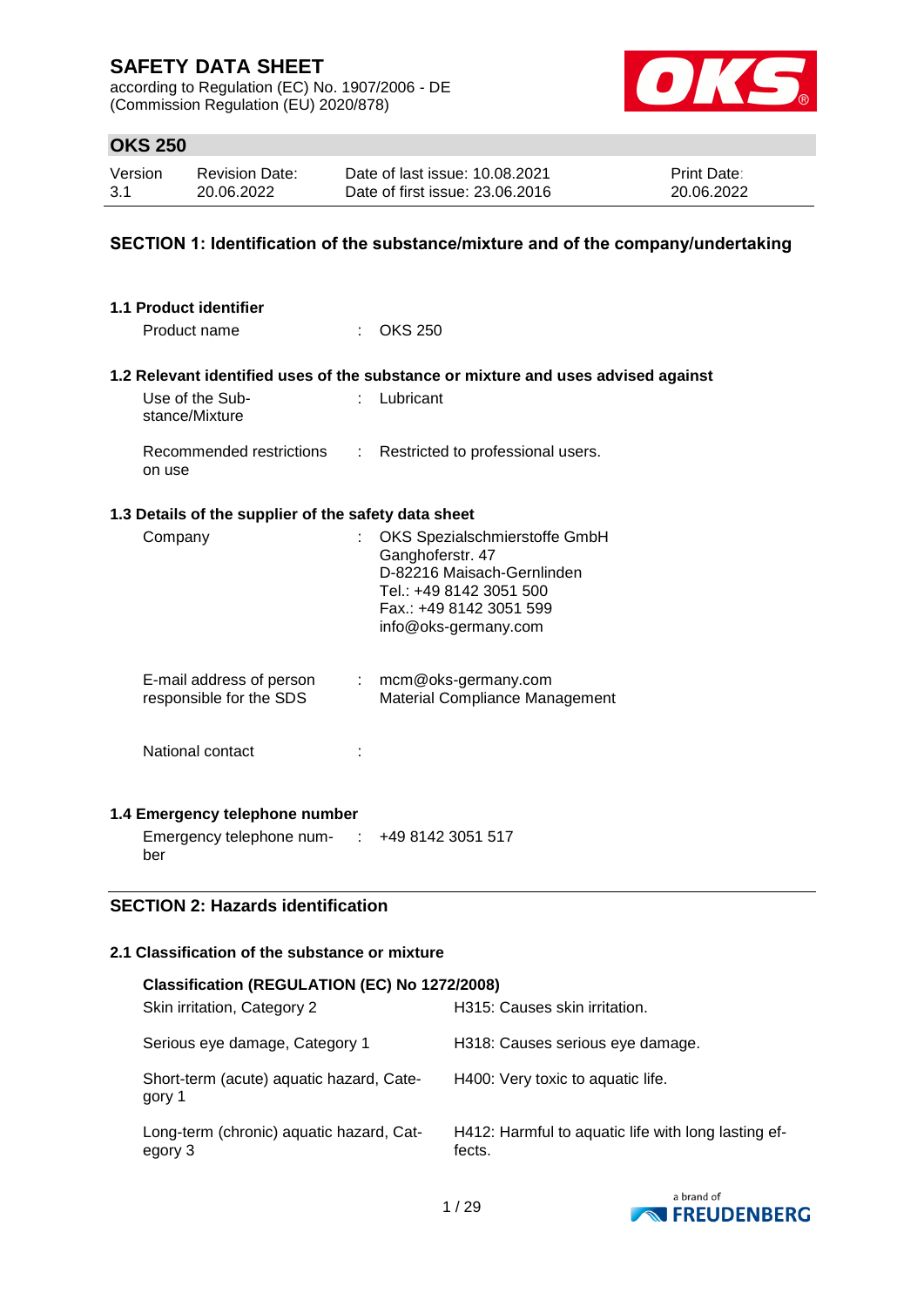according to Regulation (EC) No. 1907/2006 - DE (Commission Regulation (EU) 2020/878)



# **OKS 250**

| Version | Revision Date: | Date of last issue: 10.08.2021  | <b>Print Date:</b> |
|---------|----------------|---------------------------------|--------------------|
| 3.1     | 20.06.2022     | Date of first issue: 23,06,2016 | 20.06.2022         |

#### **2.2 Label elements**

| Labelling (REGULATION (EC) No 1272/2008)<br>Hazard pictograms |  |                                                                    |                                                                                                                                                                                                                    |  |
|---------------------------------------------------------------|--|--------------------------------------------------------------------|--------------------------------------------------------------------------------------------------------------------------------------------------------------------------------------------------------------------|--|
| Signal word                                                   |  | Danger                                                             |                                                                                                                                                                                                                    |  |
| Hazard statements                                             |  | H315<br>H318<br>H410                                               | Causes skin irritation.<br>Causes serious eye damage.<br>Very toxic to aquatic life with long lasting<br>effects.                                                                                                  |  |
| Precautionary statements                                      |  | <b>Prevention:</b><br>P <sub>264</sub><br>P273<br>P <sub>280</sub> | Wash skin thoroughly after handling.<br>Avoid release to the environment.<br>Wear protective gloves/ eye protection/ face<br>protection.                                                                           |  |
|                                                               |  | Response:                                                          |                                                                                                                                                                                                                    |  |
|                                                               |  |                                                                    | $P305 + P351 + P338 + P310$ IF IN EYES: Rinse cautiously<br>with water for several minutes. Remove<br>contact lenses, if present and easy to do.<br>Continue rinsing. Immediately call a<br>POISON CENTER/ doctor. |  |
|                                                               |  | P332 + P313                                                        | If skin irritation occurs: Get medical advice/<br>attention.                                                                                                                                                       |  |
|                                                               |  | P391                                                               | Collect spillage.                                                                                                                                                                                                  |  |

#### **Hazardous components which must be listed on the label:**

calcium dihydroxide

#### **Additional Labelling**

| EUH208 | Contains Molybdenum trioxide, reaction products with bis[O,O-bis(2-ethylhexyl)]<br>hydrogen dithiophosphate. May produce an allergic reaction. |
|--------|------------------------------------------------------------------------------------------------------------------------------------------------|
| EUH212 | Warning! Hazardous respirable dust may be formed when used. Do not breathe<br>dust.                                                            |

#### **2.3 Other hazards**

This substance/mixture contains no components considered to be either persistent, bioaccumulative and toxic (PBT), or very persistent and very bioaccumulative (vPvB) at levels of 0.1% or higher.

Ecological information: The substance/mixture does not contain components considered to have endocrine disrupting properties according to REACH Article 57(f) or Commission Delegated regulation (EU) 2017/2100 or Commission Regulation (EU) 2018/605 at levels of 0.1% or higher.

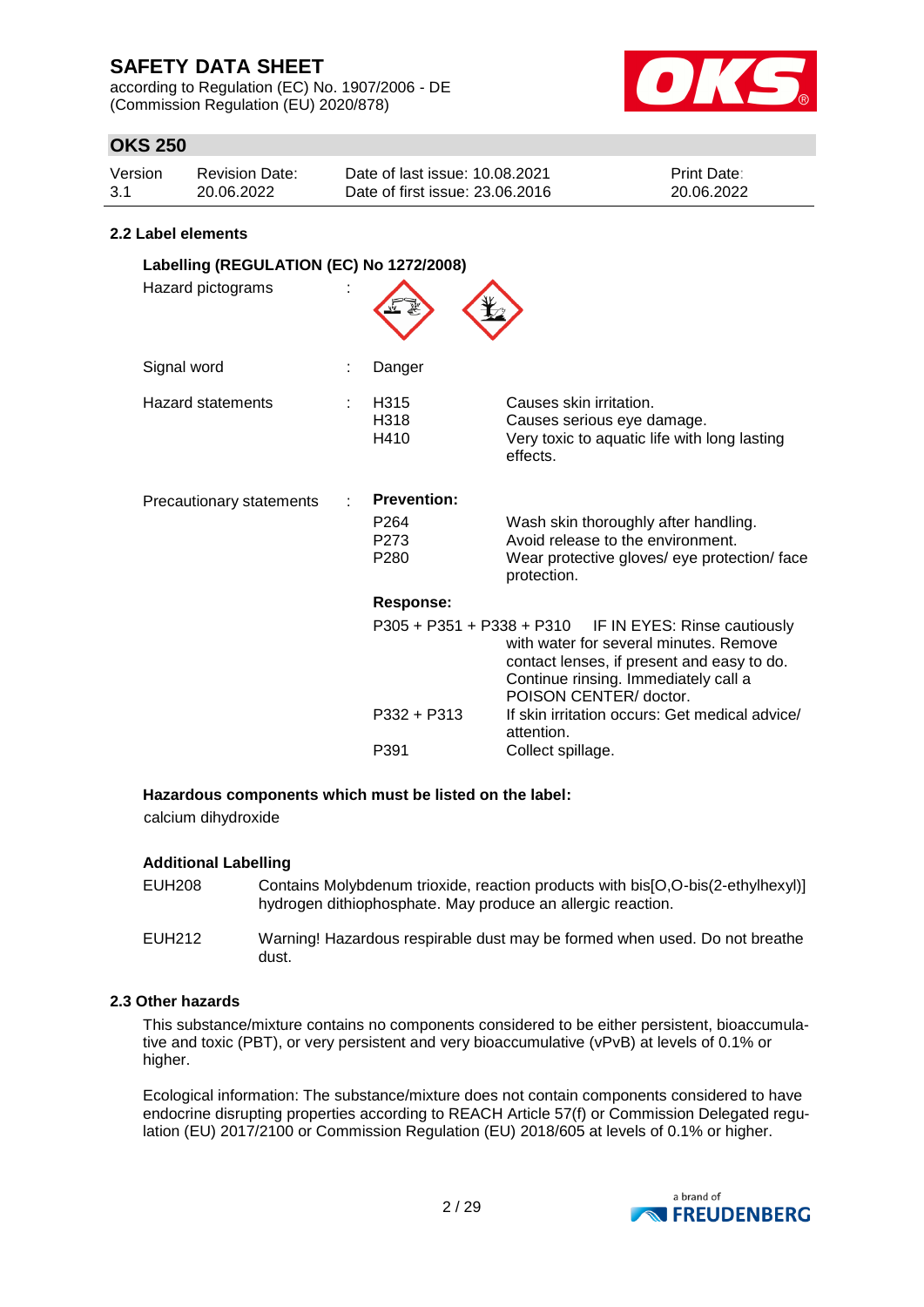according to Regulation (EC) No. 1907/2006 - DE (Commission Regulation (EU) 2020/878)



# **OKS 250**

| Version | <b>Revision Date:</b> | Date of last issue: 10.08.2021  | <b>Print Date:</b> |
|---------|-----------------------|---------------------------------|--------------------|
| -3.1    | 20.06.2022            | Date of first issue: 23,06,2016 | 20.06.2022         |

Toxicological information: The substance/mixture does not contain components considered to have endocrine disrupting properties according to REACH Article 57(f) or Commission Delegated regulation (EU) 2017/2100 or Commission Regulation (EU) 2018/605 at levels of 0.1% or higher.

### **SECTION 3: Composition/information on ingredients**

#### **3.2 Mixtures**

Chemical nature : Synthetic hydrocarbon oil solid lubricant polyurea

#### **Components**

| Chemical name                                                                                                             | CAS-No.<br>EC-No.<br>Index-No.<br>Registration number      | Classification                                                                                                    | specific concen-<br>tration limit<br>M-Factor<br><b>Notes</b><br>Acute toxicity<br>estimate | Concentration<br>(% w/w) |
|---------------------------------------------------------------------------------------------------------------------------|------------------------------------------------------------|-------------------------------------------------------------------------------------------------------------------|---------------------------------------------------------------------------------------------|--------------------------|
| calcium dihydroxide                                                                                                       | 1305-62-0<br>215-137-3<br>01-2119475151-45-<br><b>XXXX</b> | Skin Irrit.2; H315<br>Eye Dam.1; H318<br><b>STOT SE3; H335</b>                                                    |                                                                                             | $>= 10 - 20$             |
| Amines, N-C16-C18-<br>alkyl-(evennumbered,<br>C18 unsaturated)<br>propane-1,3-<br>diaminium di[(9Z)-<br>octadec-9-enoate] | 800-362-7<br>01-2119974117-33-<br><b>XXXX</b>              | Skin Irrit.2; H315<br>Eye Irrit.2; H319<br>STOT RE2; H373<br>Aquatic Acute1;<br>H400<br>Aquatic Chronic2;<br>H411 | M-Factor: 10/1                                                                              | $>= 2.5 - 10$            |
| distillates (petroleum),<br>solvent-refined heavy<br>paraffinic                                                           | 64741-88-4<br>265-090-8<br>649-454-00-7                    | Asp. Tox.1; H304                                                                                                  | Note L                                                                                      | $>= 1 - 10$              |
| Molybdenum trioxide,<br>reaction products with<br>bis[O,O-bis(2-<br>ethylhexyl)] hydrogen<br>dithiophosphate              | 947-946-9<br>01-2120772600-59-<br><b>XXXX</b>              | Skin Irrit.2; H315<br>Skin Sens.1B;<br>H317<br>Aquatic Chronic4;<br>H413                                          |                                                                                             | $>= 0,25 - 1$            |
| Substances with a workplace exposure limit :                                                                              |                                                            |                                                                                                                   |                                                                                             |                          |
| titanium dioxide; [in<br>powder form contain-<br>ing <1 % of particles<br>with aerodynamic                                | 13463-67-7<br>236-675-5<br>01-2119489379-17-               | Not classified                                                                                                    |                                                                                             | $>= 20 - 30$             |

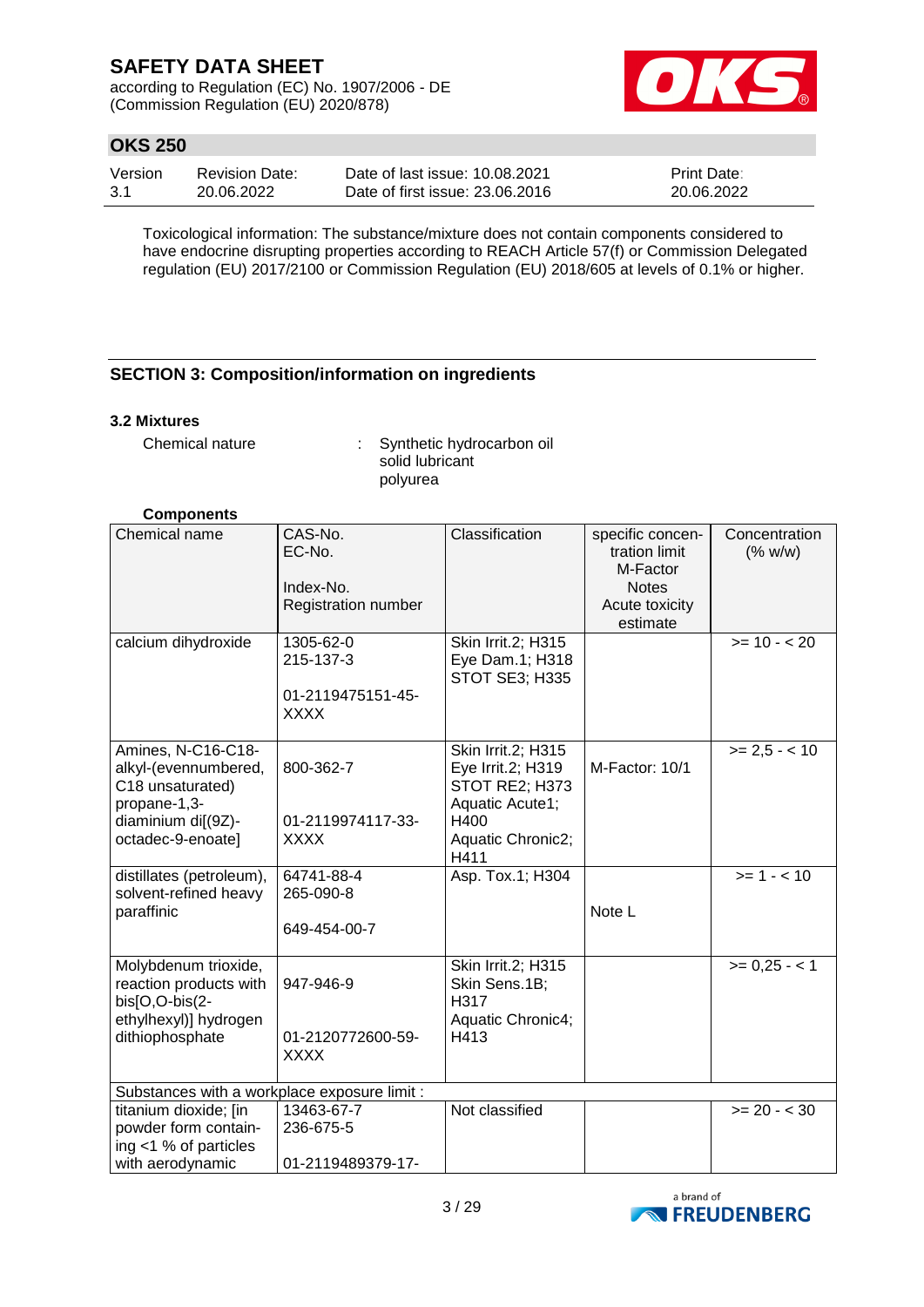according to Regulation (EC) No. 1907/2006 - DE (Commission Regulation (EU) 2020/878)



# **OKS 250**

| Version<br>3.1             | <b>Revision Date:</b><br>20.06.2022 |             | Date of last issue: 10.08.2021<br>Date of first issue: 23.06.2016 | <b>Print Date:</b><br>20.06.2022 |
|----------------------------|-------------------------------------|-------------|-------------------------------------------------------------------|----------------------------------|
| diameter $\leq 10 \mu m$ ] |                                     | <b>XXXX</b> |                                                                   |                                  |

For explanation of abbreviations see section 16.

### **SECTION 4: First aid measures**

#### **4.1 Description of first aid measures**

| If inhaled              | Remove person to fresh air. If signs/symptoms continue, get<br>medical attention.<br>Keep patient warm and at rest.<br>If unconscious, place in recovery position and seek medical<br>advice.<br>Keep respiratory tract clear.<br>If breathing is irregular or stopped, administer artificial respira-<br>tion. |
|-------------------------|-----------------------------------------------------------------------------------------------------------------------------------------------------------------------------------------------------------------------------------------------------------------------------------------------------------------|
| In case of skin contact | Take off all contaminated clothing immediately.<br>Wash off immediately with soap and plenty of water.<br>Get medical attention immediately if irritation develops and<br>persists.<br>Wash clothing before reuse.<br>Thoroughly clean shoes before reuse.                                                      |
| In case of eye contact  | Rinse immediately with plenty of water, also under the eyelids,<br>for at least 10 minutes.<br>Get medical attention immediately.                                                                                                                                                                               |
| If swallowed            | Move the victim to fresh air.<br>If unconscious, place in recovery position and seek medical<br>advice.<br>Keep respiratory tract clear.<br>Do not induce vomiting without medical advice.<br>Obtain medical attention.<br>Never give anything by mouth to an unconscious person.                               |
|                         | 4.2 Most important symptoms and effects, both acute and delayed                                                                                                                                                                                                                                                 |
| Symptoms                | Skin contact may provoke the following symptoms:<br>Erythema<br>Allergic appearance                                                                                                                                                                                                                             |
| <b>Risks</b>            | Causes skin irritation.<br>May cause an allergic skin reaction.                                                                                                                                                                                                                                                 |
|                         | 4.3 Indication of any immediate medical attention and special treatment needed                                                                                                                                                                                                                                  |
| Treatment               | The first aid procedure should be established in consultation<br>with the doctor responsible for industrial medicine.<br>Treat symptomatically.                                                                                                                                                                 |

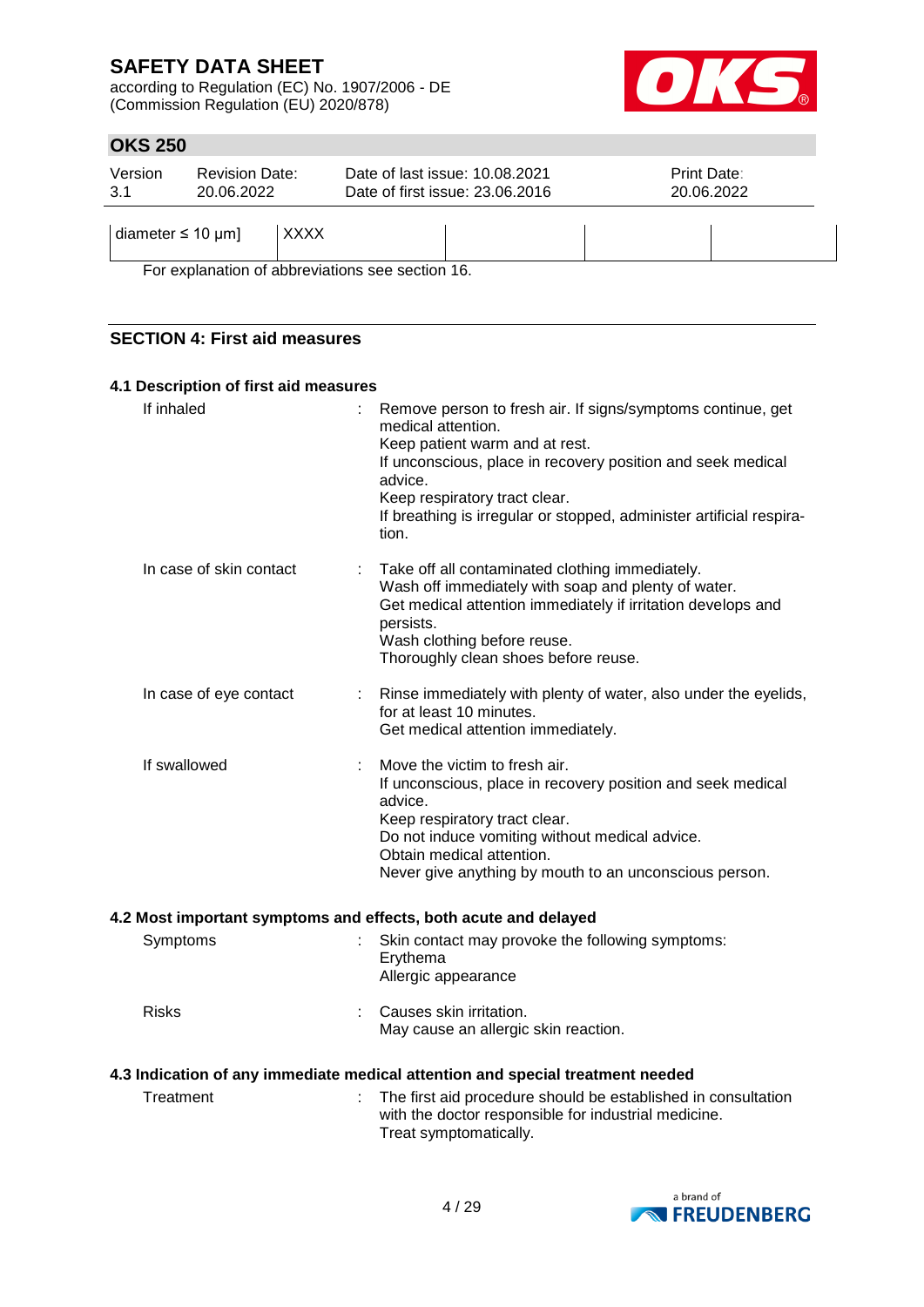according to Regulation (EC) No. 1907/2006 - DE (Commission Regulation (EU) 2020/878)



# **OKS 250**

| Version | <b>Revision Date:</b> | Date of last issue: 10.08.2021  | <b>Print Date:</b> |
|---------|-----------------------|---------------------------------|--------------------|
| -3.1    | 20.06.2022            | Date of first issue: 23,06,2016 | 20.06.2022         |

### **SECTION 5: Firefighting measures**

### **5.1 Extinguishing media**

| Suitable extinguishing media :                            | Use water spray, alcohol-resistant foam, dry chemical or car-<br>bon dioxide.                                                                                           |
|-----------------------------------------------------------|-------------------------------------------------------------------------------------------------------------------------------------------------------------------------|
| Unsuitable extinguishing<br>media                         | : High volume water jet                                                                                                                                                 |
| 5.2 Special hazards arising from the substance or mixture |                                                                                                                                                                         |
| Hazardous combustion prod- :<br>ucts                      | Carbon oxides<br>Nitrogen oxides (NOx)<br>Oxides of phosphorus<br>Metal oxides                                                                                          |
| 5.3 Advice for firefighters                               |                                                                                                                                                                         |
| Special protective equipment :<br>for firefighters        | In the event of fire, wear self-contained breathing apparatus.<br>Use personal protective equipment. Exposure to decomposi-<br>tion products may be a hazard to health. |
| Further information                                       | Standard procedure for chemical fires.<br>Collect contaminated fire extinguishing water separately. This<br>must not be discharged into drains.                         |

#### **SECTION 6: Accidental release measures**

### **6.1 Personal precautions, protective equipment and emergency procedures**

| Personal precautions | (dust). | Evacuate personnel to safe areas.<br>Use the indicated respiratory protection if the occupational<br>exposure limit is exceeded and/or in case of product release<br>Do not breathe vapours, aerosols.<br>Refer to protective measures listed in sections 7 and 8. |
|----------------------|---------|--------------------------------------------------------------------------------------------------------------------------------------------------------------------------------------------------------------------------------------------------------------------|
|                      |         |                                                                                                                                                                                                                                                                    |

#### **6.2 Environmental precautions**

| Environmental precautions | Do not allow contact with soil, surface or ground water.      |
|---------------------------|---------------------------------------------------------------|
|                           | If the product contaminates rivers and lakes or drains inform |
|                           | respective authorities.                                       |

### **6.3 Methods and material for containment and cleaning up**

| Methods for cleaning up | Clean up promptly by sweeping or vacuum.          |
|-------------------------|---------------------------------------------------|
|                         | Keep in suitable, closed containers for disposal. |

#### **6.4 Reference to other sections**

For personal protection see section 8.

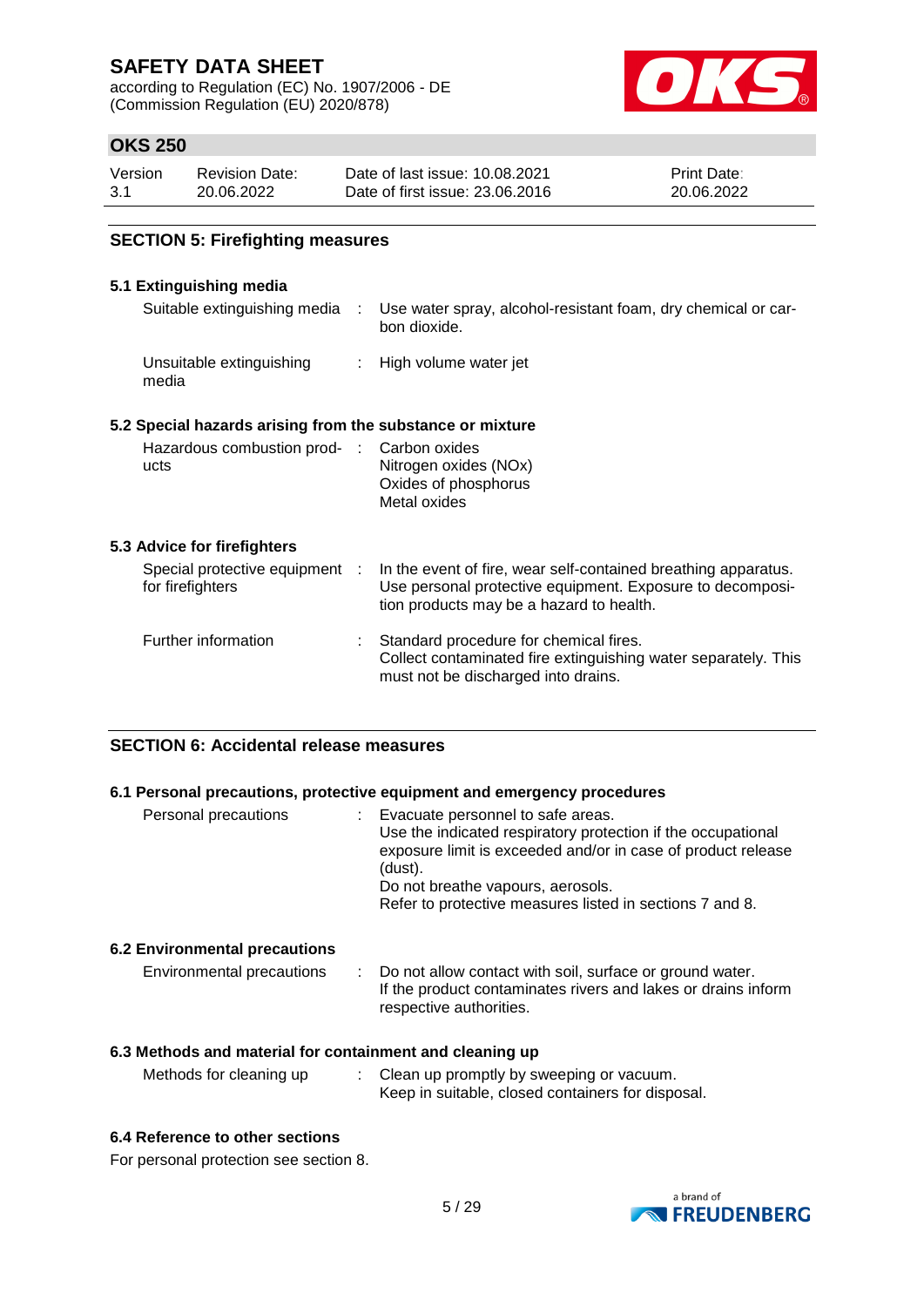according to Regulation (EC) No. 1907/2006 - DE (Commission Regulation (EU) 2020/878)



# **OKS 250**

| Version | <b>Revision Date:</b> | Date of last issue: 10.08.2021  | <b>Print Date:</b> |
|---------|-----------------------|---------------------------------|--------------------|
| 3.1     | 20.06.2022            | Date of first issue: 23,06,2016 | 20.06.2022         |

### **SECTION 7: Handling and storage**

#### **7.1 Precautions for safe handling**

| Advice on safe handling<br>Avoid contact with skin and eyes.<br>used.<br>plication area.<br>handling the product. |   | Do not use in areas without adequate ventilation.<br>For personal protection see section 8.<br>Persons with a history of skin sensitisation problems or asth-<br>ma, allergies, chronic or recurrent respiratory disease should<br>not be employed in any process in which this mixture is being<br>Smoking, eating and drinking should be prohibited in the ap-<br>Wash hands and face before breaks and immediately after<br>Do not get in eyes or mouth or on skin. |  |
|-------------------------------------------------------------------------------------------------------------------|---|------------------------------------------------------------------------------------------------------------------------------------------------------------------------------------------------------------------------------------------------------------------------------------------------------------------------------------------------------------------------------------------------------------------------------------------------------------------------|--|
|                                                                                                                   |   | Do not get on skin or clothing.<br>Do not ingest.<br>Do not repack.<br>These safety instructions also apply to empty packaging which<br>may still contain product residues.<br>Keep container closed when not in use.                                                                                                                                                                                                                                                  |  |
| Hygiene measures                                                                                                  |   | Wash face, hands and any exposed skin thoroughly after<br>handling.                                                                                                                                                                                                                                                                                                                                                                                                    |  |
| 7.2 Conditions for safe storage, including any incompatibilities                                                  |   |                                                                                                                                                                                                                                                                                                                                                                                                                                                                        |  |
| Requirements for storage<br>areas and containers                                                                  | ÷ | Store in original container. Keep container closed when not in<br>use. Keep in a dry, cool and well-ventilated place. Containers<br>which are opened must be carefully resealed and kept upright<br>to prevent leakage. Store in accordance with the particular<br>national regulations. Keep in properly labelled containers.                                                                                                                                         |  |
| Storage class (TRGS 510)                                                                                          | ÷ | 11, Combustible Solids                                                                                                                                                                                                                                                                                                                                                                                                                                                 |  |
| 7.3 Specific end use(s)                                                                                           |   |                                                                                                                                                                                                                                                                                                                                                                                                                                                                        |  |
| Specific use(s)                                                                                                   |   | Specific instructions for handling, not required.                                                                                                                                                                                                                                                                                                                                                                                                                      |  |

### **SECTION 8: Exposure controls/personal protection**

#### **8.1 Control parameters**

#### **Occupational Exposure Limits**

| Components            | CAS-No.    | Value type (Form<br>of exposure) | Control parameters | <b>Basis</b> |
|-----------------------|------------|----------------------------------|--------------------|--------------|
| titanium dioxide; [in | 13463-67-7 | AGW (Inhalable                   | 10 mg/m $3$        | DE TRGS      |
| powder form con-      |            | fraction)                        | 'Titanium dioxide) | 900          |

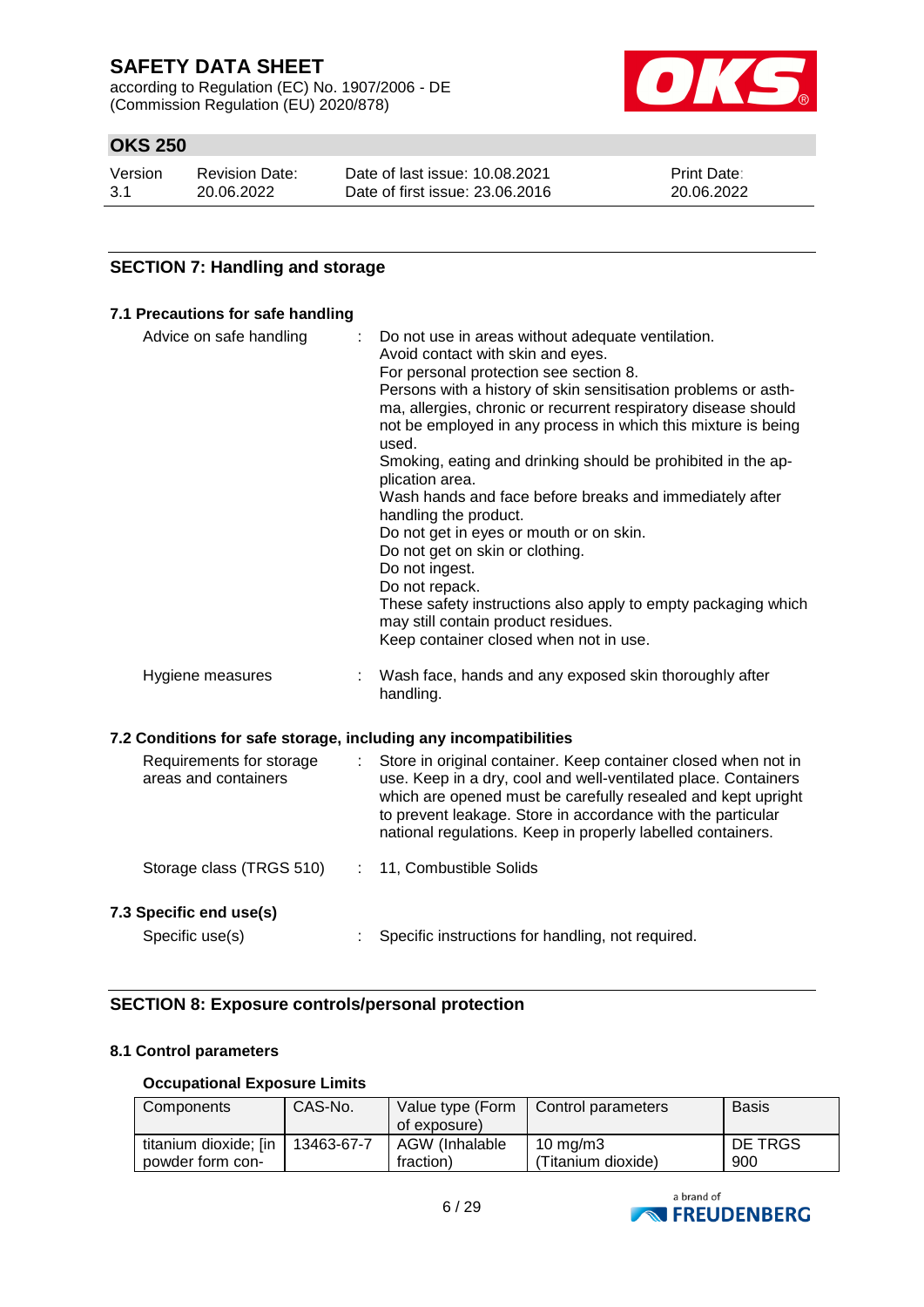according to Regulation (EC) No. 1907/2006 - DE (Commission Regulation (EU) 2020/878)



# **OKS 250**

| טו⊿ בטט        |                                                                |            |                                                                   |                                  |                                                                           |
|----------------|----------------------------------------------------------------|------------|-------------------------------------------------------------------|----------------------------------|---------------------------------------------------------------------------|
| Version<br>3.1 | <b>Revision Date:</b><br>20.06.2022                            |            | Date of last issue: 10.08.2021<br>Date of first issue: 23.06.2016 |                                  | Print Date:<br>20.06.2022                                                 |
| $\leq 10$ µm]  | taining $<$ 1 % of<br>particles with aer-<br>odynamic diameter |            |                                                                   |                                  | $(2014 - 04 - 02)$                                                        |
|                |                                                                |            | Peak-limit: excursion factor (category): 2;(II)                   |                                  |                                                                           |
|                |                                                                |            | tolerance values, there is no risk of harming the unborn child    |                                  | Further information: When there is compliance with the OEL and biological |
|                |                                                                |            | AGW (Alveolate<br>fraction)                                       | 1,25 mg/m3<br>(Titanium dioxide) | <b>DE TRGS</b><br>900<br>$(2014 - 04 - 02)$                               |
|                |                                                                |            | Peak-limit: excursion factor (category): 2;(II)                   |                                  |                                                                           |
|                |                                                                |            | tolerance values, there is no risk of harming the unborn child    |                                  | Further information: When there is compliance with the OEL and biological |
| ide            | calcium dihydrox-                                              | 1305-62-0  | AGW (Inhalable<br>fraction)                                       | 1 $mg/m3$                        | <b>DE TRGS</b><br>900<br>$(2014 - 12 - 08)$                               |
|                |                                                                |            | Peak-limit: excursion factor (category): 2;(I)                    |                                  |                                                                           |
|                |                                                                |            | tolerance values, there is no risk of harming the unborn child    |                                  | Further information: When there is compliance with the OEL and biological |
|                |                                                                |            | TWA (Respirable<br>fraction)                                      | 1 $mg/m3$                        | 2017/164/EU<br>$(2017 - 02 - 01)$                                         |
|                |                                                                |            | Further information: Indicative                                   |                                  |                                                                           |
|                |                                                                |            | STEL (Respira-<br>ble fraction)                                   | $4$ mg/m $3$                     | 2017/164/EU<br>$(2017 - 02 - 01)$                                         |
|                |                                                                |            | Further information: Indicative                                   |                                  |                                                                           |
| affinic        | distillates (petrole-<br>um), solvent-<br>refined heavy par-   | 64741-88-4 | AGW (Vapour<br>and aerosols)                                      | $5$ mg/m $3$                     | <b>DE TRGS</b><br>900<br>$(2018-06-07)$                                   |
|                |                                                                |            | Peak-limit: excursion factor (category): 4;(II)                   |                                  |                                                                           |
|                |                                                                |            | tolerance values, there is no risk of harming the unborn child    |                                  | Further information: When there is compliance with the OEL and biological |

### **Derived No Effect Level (DNEL) according to Regulation (EC) No. 1907/2006:**

| Substance name                                                                                                            | End Use | <b>Exposure routes</b> | Potential health ef-<br>fects | Value                 |
|---------------------------------------------------------------------------------------------------------------------------|---------|------------------------|-------------------------------|-----------------------|
| Benzene, mono-C10-<br>13-alkyl derivs., distn.<br>residues                                                                | Workers | Inhalation             | Long-term systemic<br>effects | $3,2$ mg/m $3$        |
|                                                                                                                           | Workers | Skin contact           | Long-term systemic<br>effects | $4,3$ mg/kg<br>bw/day |
| calcium dihydroxide                                                                                                       | Workers | Inhalation             | Long-term local ef-<br>fects  | 1 $mg/m3$             |
|                                                                                                                           | Workers | Inhalation             | Acute local effects           | $4 \text{ mg/m}$ 3    |
| Amines, N-C16-C18-<br>alkyl-(evennumbered,<br>C18 unsaturated)<br>propane-1,3-<br>diaminium di[(9Z)-<br>octadec-9-enoatel | Workers | Skin contact           | Long-term systemic<br>effects | $0.04$ mg/kg          |
|                                                                                                                           | Workers | Inhalation             | Long-term systemic<br>effects | $0,29$ mg/m $3$       |

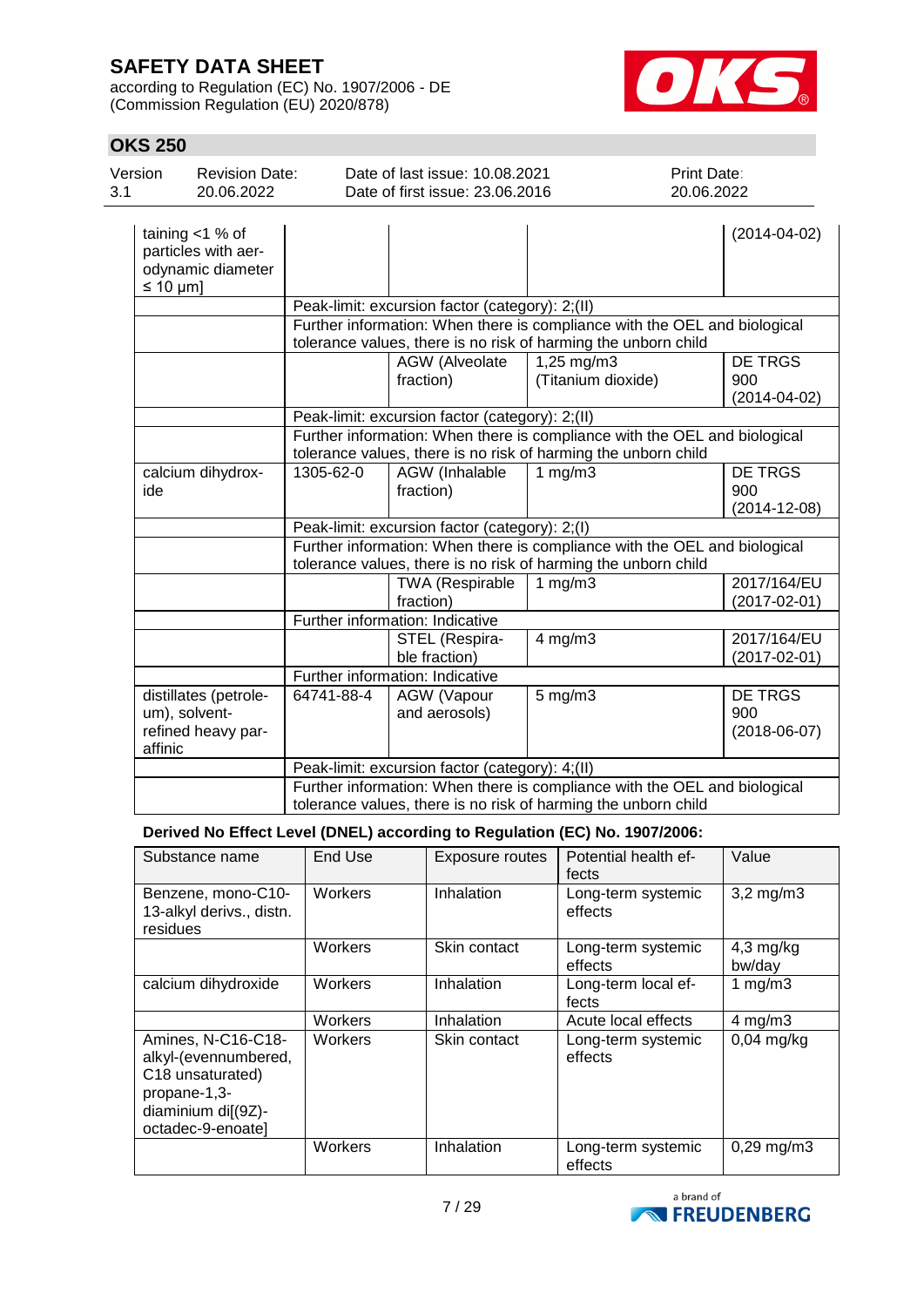dithiophosphate

according to Regulation (EC) No. 1907/2006 - DE (Commission Regulation (EU) 2020/878)



1,4 mg/kg bw/day

# **OKS 250**

| Version<br>3.1 | <b>Revision Date:</b><br>20.06.2022                                                         |         | Date of last issue: 10.08.2021<br>Date of first issue: 23.06.2016 | <b>Print Date:</b><br>20.06.2022 |                        |
|----------------|---------------------------------------------------------------------------------------------|---------|-------------------------------------------------------------------|----------------------------------|------------------------|
|                | Molybdenum trioxide,<br>reaction products with<br>$bis[O,O-bis(2-$<br>ethylhexyl)] hydrogen | Workers | Inhalation                                                        | Long-term systemic<br>effects    | $4,93 \, \text{mg/m3}$ |

### **Predicted No Effect Concentration (PNEC) according to Regulation (EC) No. 1907/2006:**

Workers Dermal Long-term systemic

effects

| Substance name                | <b>Environmental Compartment</b>          | Value                      |
|-------------------------------|-------------------------------------------|----------------------------|
| Benzene, mono-C10-13-alkyl    | Fresh water                               | $0,001$ mg/l               |
| derivs., distn. residues      |                                           |                            |
|                               | Intermittent use/release                  | 0,001 mg/l                 |
|                               | Marine water                              | $0$ mg/l                   |
|                               | Microbiological Activity in Sewage Treat- | $2$ mg/l                   |
|                               | ment Systems                              |                            |
|                               | Fresh water sediment                      | 1,65 mg/kg                 |
|                               | Marine sediment                           | $\overline{0}$ , 165 mg/kg |
|                               | Soil                                      | 0,329 mg/kg                |
| calcium dihydroxide           | Fresh water                               | 0,49 mg/l                  |
|                               | Marine water                              | $0,32$ mg/l                |
|                               | Intermittent use/release                  | $0,49$ mg/l                |
|                               | Microbiological Activity in Sewage Treat- | $3$ mg/l                   |
|                               | ment Systems                              |                            |
|                               | Soil                                      | 1080 mg/kg                 |
| Amines, N-C16-C18-alkyl-      | Fresh water                               | 0,00638 mg/l               |
| (evennumbered, C18 unsaturat- |                                           |                            |
| ed) propane-1,3-diaminium     |                                           |                            |
| di[(9Z)-octadec-9-enoate]     |                                           |                            |
|                               | Marine water                              | 0,000638 mg/l              |
|                               | Intermittent use/release                  | 0,00509 mg/l               |
|                               | Microbiological Activity in Sewage Treat- | 98,6 mg/l                  |
|                               | ment Systems                              |                            |
|                               | Fresh water sediment                      | 204 mg/kg                  |
|                               | Marine sediment                           | 20,4 mg/kg                 |
|                               | Soil                                      | 9,93 mg/kg                 |

#### **8.2 Exposure controls**

#### **Engineering measures**

none

#### **Personal protective equipment**

Eye protection : Tightly fitting safety goggles

#### Hand protection

| una protocioni     |                |
|--------------------|----------------|
| Material           | : butyl-rubber |
| Break through time | $:$ > 10 min   |
| Protective index   | : Class 1      |

Remarks : Wear protective gloves. The break through time depends amongst other things on the material, the thickness and the

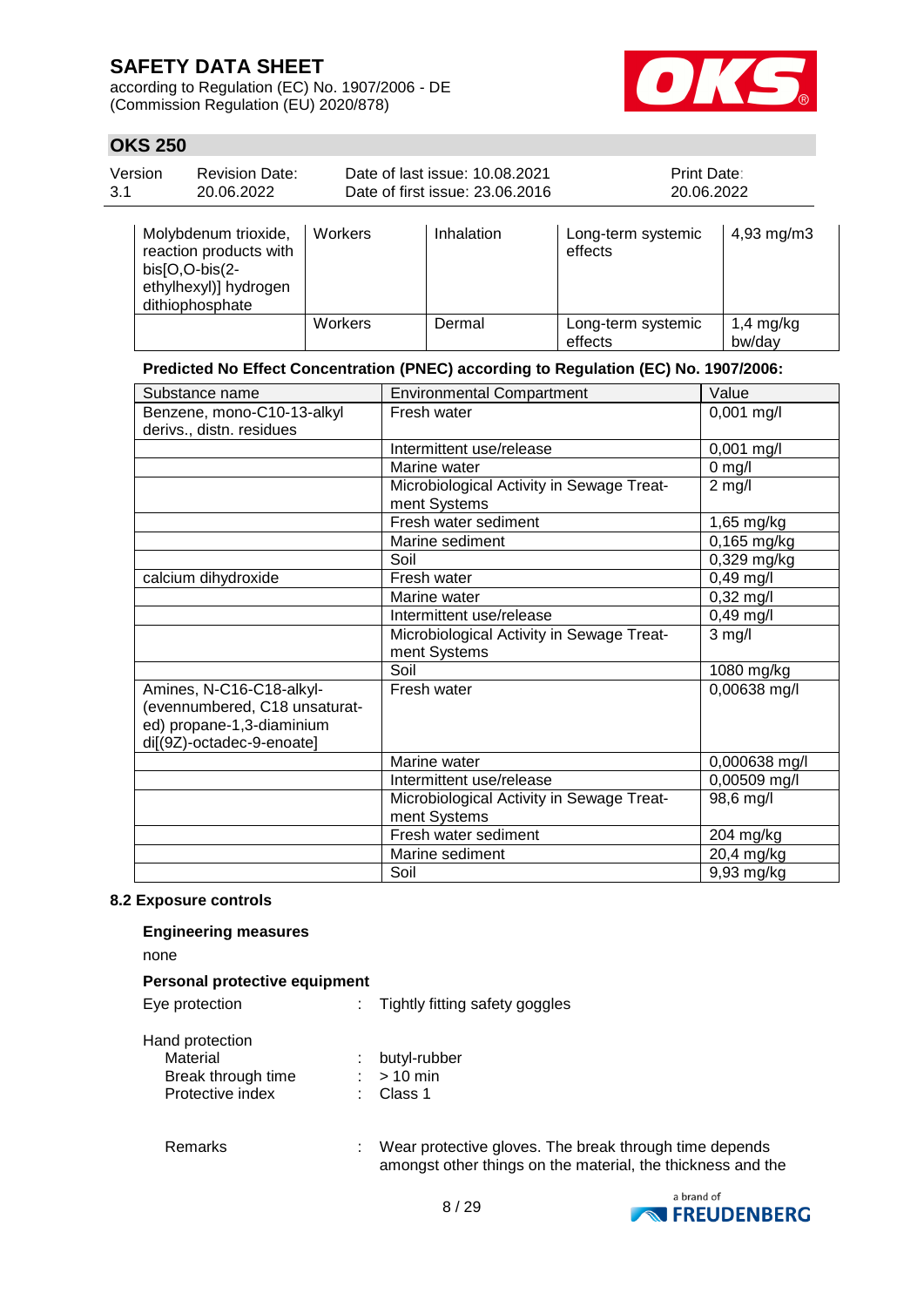according to Regulation (EC) No. 1907/2006 - DE (Commission Regulation (EU) 2020/878)



# **OKS 250**

| Version<br>3.1 | <b>Revision Date:</b><br>20.06.2022 |    | Date of last issue: 10.08.2021<br>Date of first issue: 23.06.2016                                                                                                                                                  | Print Date:<br>20.06.2022 |
|----------------|-------------------------------------|----|--------------------------------------------------------------------------------------------------------------------------------------------------------------------------------------------------------------------|---------------------------|
|                |                                     |    | type of glove and therefore has to be measured for each<br>case.<br>The selected protective gloves have to satisfy the specifica-<br>tions of Regulation (EU) 2016/425 and the standard EN 374<br>derived from it. |                           |
|                | Skin and body protection            | t. | Choose body protection in relation to its type, to the concen-<br>tration and amount of dangerous substances, and to the spe-<br>cific work-place.                                                                 |                           |
|                | Respiratory protection              |    | Not required; except in case of aerosol formation.                                                                                                                                                                 |                           |
|                | Filter type                         |    | Filter type A-P                                                                                                                                                                                                    |                           |
|                | Protective measures                 |    | : The type of protective equipment must be selected according<br>to the concentration and amount of the dangerous substance<br>at the specific workplace.                                                          |                           |

### **SECTION 9: Physical and chemical properties**

### **9.1 Information on basic physical and chemical properties**

| Physical state                                      |    | paste                     |
|-----------------------------------------------------|----|---------------------------|
| Colour                                              |    | white                     |
| Odour                                               |    | characteristic            |
| <b>Odour Threshold</b>                              | ÷. | No data available         |
|                                                     |    |                           |
| Melting point/range                                 | ÷  | No data available         |
| Boiling point/boiling range                         |    | No data available         |
| Flammability (solid, gas)                           | t. | <b>Combustible Solids</b> |
| Upper explosion limit / Upper<br>flammability limit | t. | No data available         |
| Lower explosion limit / Lower<br>flammability limit |    | : No data available       |
| Flash point                                         |    | Not applicable            |
| Auto-ignition temperature                           |    | No data available         |
| Decomposition temperature                           | t. | No data available         |
| рH                                                  |    | Not applicable            |

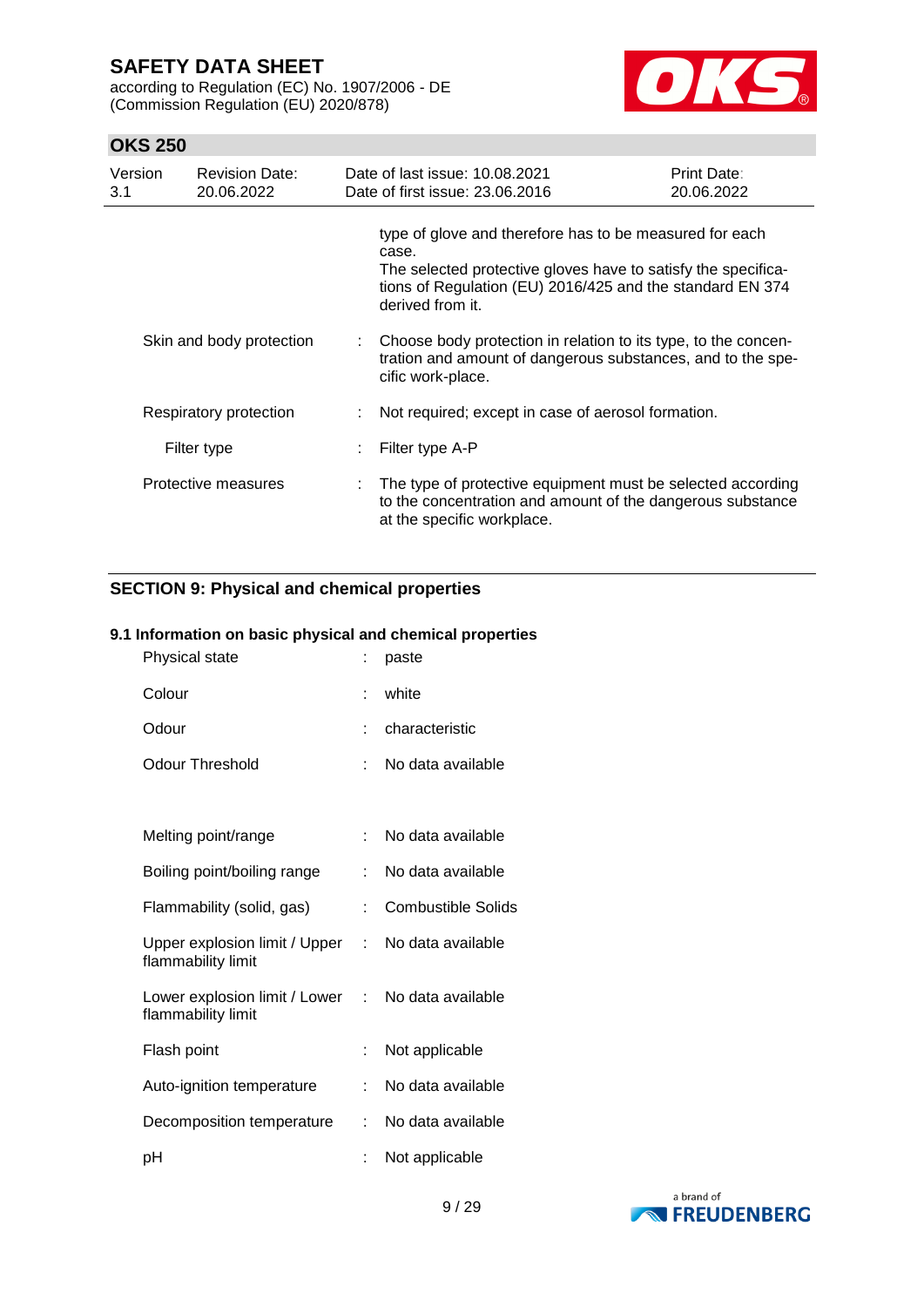according to Regulation (EC) No. 1907/2006 - DE (Commission Regulation (EU) 2020/878)



# **OKS 250**

| Version<br>3.1 |                     | <b>Revision Date:</b><br>20.06.2022 |                | Date of last issue: 10.08.2021<br>Date of first issue: 23.06.2016       | Print Date:<br>20.06.2022 |
|----------------|---------------------|-------------------------------------|----------------|-------------------------------------------------------------------------|---------------------------|
|                |                     |                                     |                | substance/mixture is non-soluble (in water)                             |                           |
|                | Viscosity           | Viscosity, dynamic                  |                | : No data available                                                     |                           |
|                |                     | Viscosity, kinematic                | ÷              | Not applicable                                                          |                           |
|                | Solubility(ies)     | Water solubility                    | $\mathbb{R}^n$ | insoluble                                                               |                           |
|                |                     | Solubility in other solvents        | $\mathbb{C}$   | No data available                                                       |                           |
|                | octanol/water       | Partition coefficient: n-           |                | : No data available                                                     |                           |
|                |                     | Vapour pressure                     | ÷              | < 0,001 hPa (20 °C)                                                     |                           |
|                | Relative density    |                                     | ÷              | 1,29 $(20 °C)$<br>Reference substance: Water<br>The value is calculated |                           |
|                | Density             |                                     | ÷              | 1,29 g/cm3<br>(20 °C)                                                   |                           |
|                | <b>Bulk density</b> |                                     |                | No data available                                                       |                           |
|                |                     | Relative vapour density             | ÷              | No data available                                                       |                           |
|                |                     | 9.2 Other information               |                |                                                                         |                           |
|                | Explosives          |                                     |                | Not explosive                                                           |                           |
|                |                     | Oxidizing properties                |                | No data available                                                       |                           |
|                | Self-ignition       |                                     |                | not auto-flammable                                                      |                           |
|                |                     | Metal corrosion rate                |                | Not corrosive to metals                                                 |                           |
|                |                     | Evaporation rate                    |                | No data available                                                       |                           |
|                |                     | Sublimation point                   |                | No data available                                                       |                           |

# **SECTION 10: Stability and reactivity**

#### **10.1 Reactivity**

No hazards to be specially mentioned.

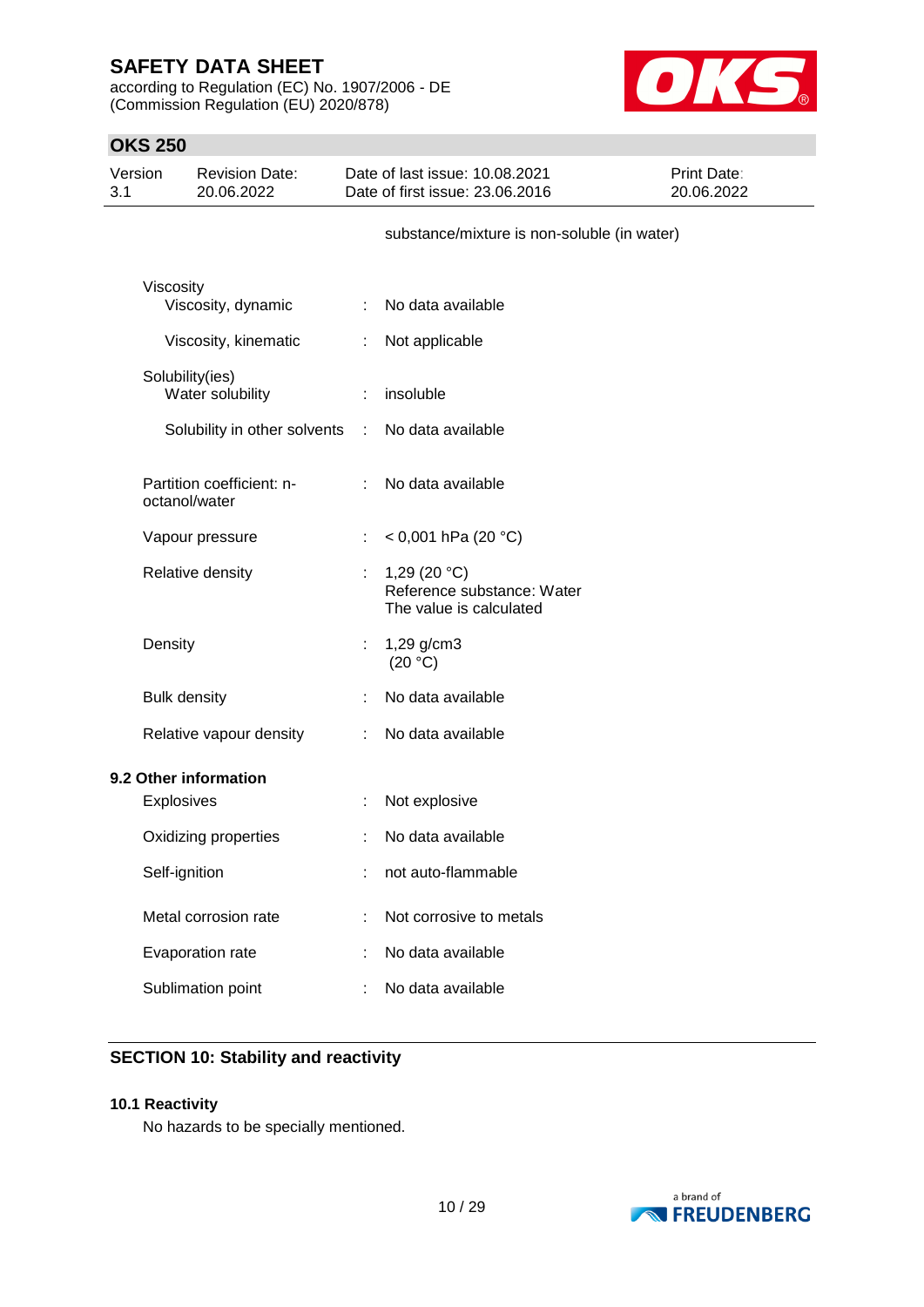according to Regulation (EC) No. 1907/2006 - DE (Commission Regulation (EU) 2020/878)



# **OKS 250**

| Version | Revision Date: | Date of last issue: 10.08.2021  | <b>Print Date:</b> |
|---------|----------------|---------------------------------|--------------------|
| 3.1     | 20.06.2022     | Date of first issue: 23,06,2016 | 20.06.2022         |

#### **10.2 Chemical stability**

Stable under normal conditions.

# **10.3 Possibility of hazardous reactions**

### **10.4 Conditions to avoid**

Conditions to avoid : No conditions to be specially mentioned.

### **10.5 Incompatible materials**

Materials to avoid : No materials to be especially mentioned.

### **10.6 Hazardous decomposition products**

No decomposition if stored and applied as directed.

### **SECTION 11: Toxicological information**

### **11.1 Information on hazard classes as defined in Regulation (EC) No 1272/2008**

### **Acute toxicity**

| <b>Product:</b>           |                                                                                                                                                              |
|---------------------------|--------------------------------------------------------------------------------------------------------------------------------------------------------------|
| Acute oral toxicity       | $\therefore$ Remarks: This information is not available.                                                                                                     |
| Acute dermal toxicity     | Symptoms: Redness, Local irritation                                                                                                                          |
| <b>Components:</b>        |                                                                                                                                                              |
| calcium dihydroxide:      |                                                                                                                                                              |
| Acute oral toxicity       | : LD50 (Rat, female): $>$ 2.000 mg/kg<br>Method: OECD Test Guideline 425<br>GLP: yes<br>Assessment: The substance or mixture has no acute oral tox-<br>icity |
| Acute inhalation toxicity | : LC50 (Rat, male and female): $> 6,04$ mg/l<br>Exposure time: 4 h<br>Test atmosphere: dust/mist<br>Method: OECD Test Guideline 436<br>GLP: yes              |
| Acute dermal toxicity     | : LD50 (Rabbit, male and female): $> 2.500$ mg/kg<br>Method: OECD Test Guideline 402<br>Assessment: The substance or mixture has no acute dermal<br>toxicity |

#### **Amines, N-C16-C18-alkyl-(evennumbered, C18 unsaturated) propane-1,3-diaminium di[(9Z) octadec-9-enoate]:**

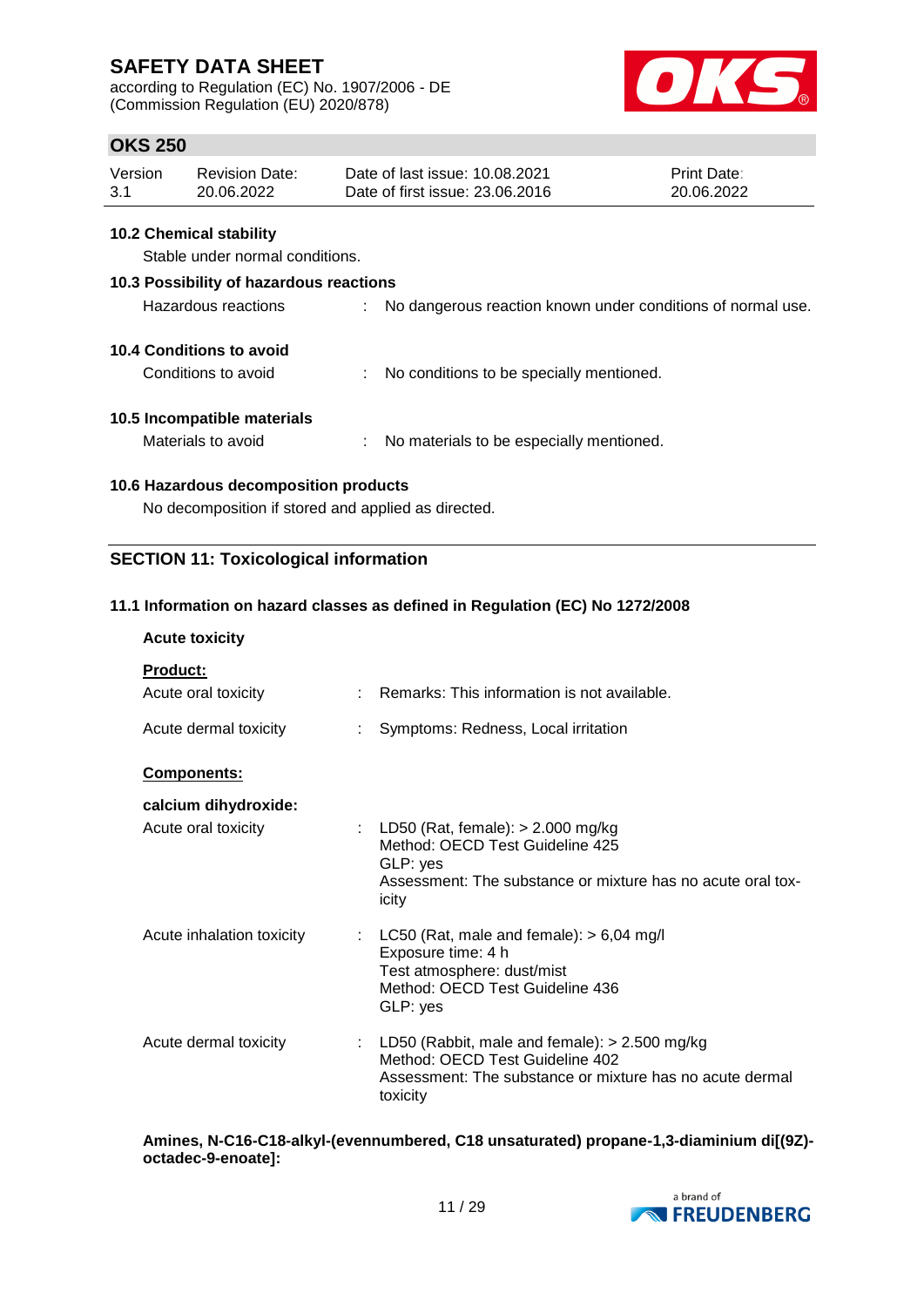according to Regulation (EC) No. 1907/2006 - DE (Commission Regulation (EU) 2020/878)



### **OKS 250**

| Version<br>3.1 |                       | <b>Revision Date:</b><br>20.06.2022 |    | Date of last issue: 10.08.2021<br>Date of first issue: 23.06.2016                                        | <b>Print Date:</b><br>20.06.2022 |
|----------------|-----------------------|-------------------------------------|----|----------------------------------------------------------------------------------------------------------|----------------------------------|
|                |                       | Acute oral toxicity                 | t. | LD50 (Rat): $>$ 5.000 mg/kg                                                                              |                                  |
|                |                       | Acute dermal toxicity               |    | : LD50 (Rabbit): $> 2.000$ mg/kg<br>Assessment: The substance or mixture has no acute dermal<br>toxicity |                                  |
|                |                       |                                     |    | distillates (petroleum), solvent-refined heavy paraffinic:                                               |                                  |
|                |                       | Acute oral toxicity                 |    | : LD50 (Rat): $>$ 5.000 mg/kg<br>Method: OECD Test Guideline 401                                         |                                  |
|                |                       | Acute dermal toxicity               |    | : LD50 (Rabbit): > 5.000 mg/kg<br>Method: OECD Test Guideline 402                                        |                                  |
|                | phosphate:            |                                     |    | Molybdenum trioxide, reaction products with bis[O,O-bis(2-ethylhexyl)] hydrogen dithio-                  |                                  |
|                |                       | Acute dermal toxicity               |    | : Symptoms: Redness, Local irritation                                                                    |                                  |
|                | $\leq 10$ µm]:        |                                     |    | titanium dioxide; [in powder form containing <1 % of particles with aerodynamic diameter                 |                                  |
|                |                       | Acute oral toxicity                 |    | : LD50 (Rat): $>$ 5.000 mg/kg<br>Method: OECD Test Guideline 401<br>GLP: yes                             |                                  |
|                |                       | Acute inhalation toxicity           |    | : $(Rat)$ : $> 5,09$ mg/l<br>Method: OECD Test Guideline 403<br>GLP: no                                  |                                  |
|                |                       | <b>Skin corrosion/irritation</b>    |    |                                                                                                          |                                  |
|                | Product:              |                                     |    |                                                                                                          |                                  |
|                | Remarks               |                                     |    | Irritating to skin.                                                                                      |                                  |
|                |                       | Components:                         |    |                                                                                                          |                                  |
|                |                       | calcium dihydroxide:                |    |                                                                                                          |                                  |
|                | Species<br>Assessment |                                     |    | human skin<br>Irritating to skin.                                                                        |                                  |
|                | Method                |                                     |    | <b>OECD Test Guideline 431</b>                                                                           |                                  |
|                | Result                |                                     |    | Irritating to skin.                                                                                      |                                  |
|                | <b>GLP</b>            |                                     |    | yes                                                                                                      |                                  |
|                | Species               |                                     |    | Rabbit                                                                                                   |                                  |
|                | Assessment            |                                     |    | Irritating to skin.                                                                                      |                                  |
|                | Method<br>Result      |                                     |    | <b>OECD Test Guideline 404</b><br>Irritating to skin.                                                    |                                  |
|                | <b>GLP</b>            |                                     |    | yes                                                                                                      |                                  |
|                |                       |                                     |    |                                                                                                          |                                  |

**Amines, N-C16-C18-alkyl-(evennumbered, C18 unsaturated) propane-1,3-diaminium di[(9Z) octadec-9-enoate]:**

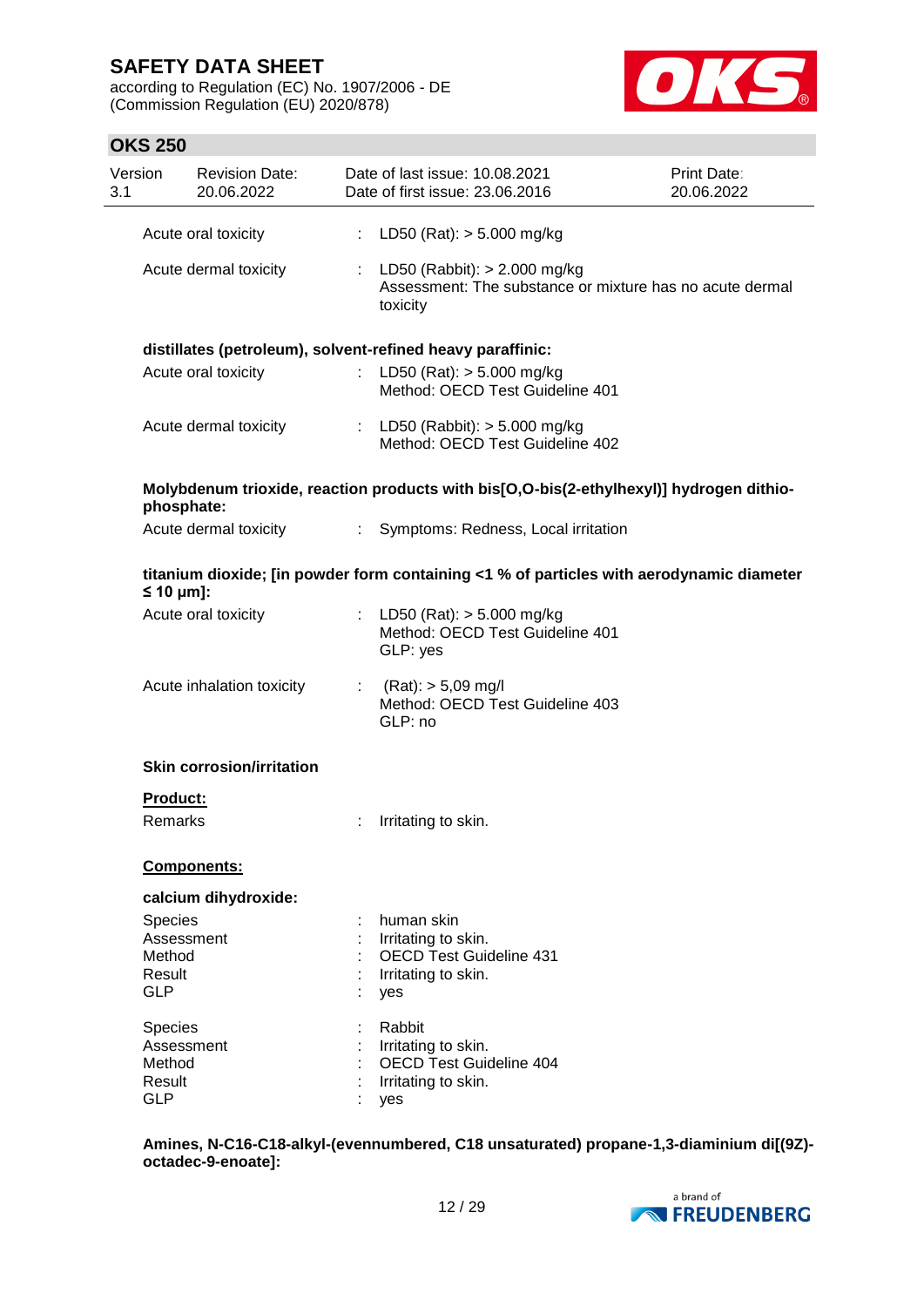according to Regulation (EC) No. 1907/2006 - DE (Commission Regulation (EU) 2020/878)



# **OKS 250**

| <b>OKS 250</b> |                                     |   |                                                                                          |                                  |
|----------------|-------------------------------------|---|------------------------------------------------------------------------------------------|----------------------------------|
| Version        | <b>Revision Date:</b><br>20.06.2022 |   | Date of last issue: 10.08.2021<br>Date of first issue: 23.06.2016                        | <b>Print Date:</b><br>20.06.2022 |
| Species        |                                     |   | Rabbit                                                                                   |                                  |
|                | Assessment                          |   | Irritating to skin.                                                                      |                                  |
| Result         |                                     |   | Irritating to skin.                                                                      |                                  |
|                |                                     |   | distillates (petroleum), solvent-refined heavy paraffinic:                               |                                  |
| Species        |                                     |   | Rabbit                                                                                   |                                  |
|                | Assessment                          |   | No skin irritation                                                                       |                                  |
| Method         |                                     |   | <b>OECD Test Guideline 404</b>                                                           |                                  |
| Result         |                                     |   | No skin irritation                                                                       |                                  |
|                | phosphate:                          |   | Molybdenum trioxide, reaction products with bis[O,O-bis(2-ethylhexyl)] hydrogen dithio-  |                                  |
|                | Assessment                          | ÷ | Irritating to skin.                                                                      |                                  |
| Result         |                                     |   | Irritating to skin.                                                                      |                                  |
|                |                                     |   |                                                                                          |                                  |
| Remarks        |                                     |   | Irritating to skin.                                                                      |                                  |
| $\leq 10$ µm]: |                                     |   | titanium dioxide; [in powder form containing <1 % of particles with aerodynamic diameter |                                  |
| Species        |                                     |   | Rabbit                                                                                   |                                  |
|                | Assessment                          |   | No skin irritation                                                                       |                                  |
| Method         |                                     |   | <b>OECD Test Guideline 404</b>                                                           |                                  |
| Result         |                                     |   | No skin irritation                                                                       |                                  |
| <b>GLP</b>     |                                     |   | no                                                                                       |                                  |
|                | Serious eye damage/eye irritation   |   |                                                                                          |                                  |
| Product:       |                                     |   |                                                                                          |                                  |
| Remarks        |                                     |   | Risk of serious damage to eyes.                                                          |                                  |
|                | Components:                         |   |                                                                                          |                                  |
|                | calcium dihydroxide:                |   |                                                                                          |                                  |
| Species        |                                     |   | Rabbit                                                                                   |                                  |
|                | Assessment                          |   | Risk of serious damage to eyes.                                                          |                                  |
| Method         |                                     |   | <b>OECD Test Guideline 405</b>                                                           |                                  |
| Result         |                                     |   | Risk of serious damage to eyes.                                                          |                                  |
| <b>GLP</b>     |                                     |   | yes                                                                                      |                                  |
|                | octadec-9-enoate]:                  |   | Amines, N-C16-C18-alkyl-(evennumbered, C18 unsaturated) propane-1,3-diaminium di[(9Z)-   |                                  |
| Species        |                                     |   | Rabbit                                                                                   |                                  |
|                | Assessment                          |   | Irritating to eyes.                                                                      |                                  |
| Method         |                                     |   | <b>OECD Test Guideline 405</b>                                                           |                                  |
|                | Result                              |   | Irritating to eyes.                                                                      |                                  |

Species : Rabbit

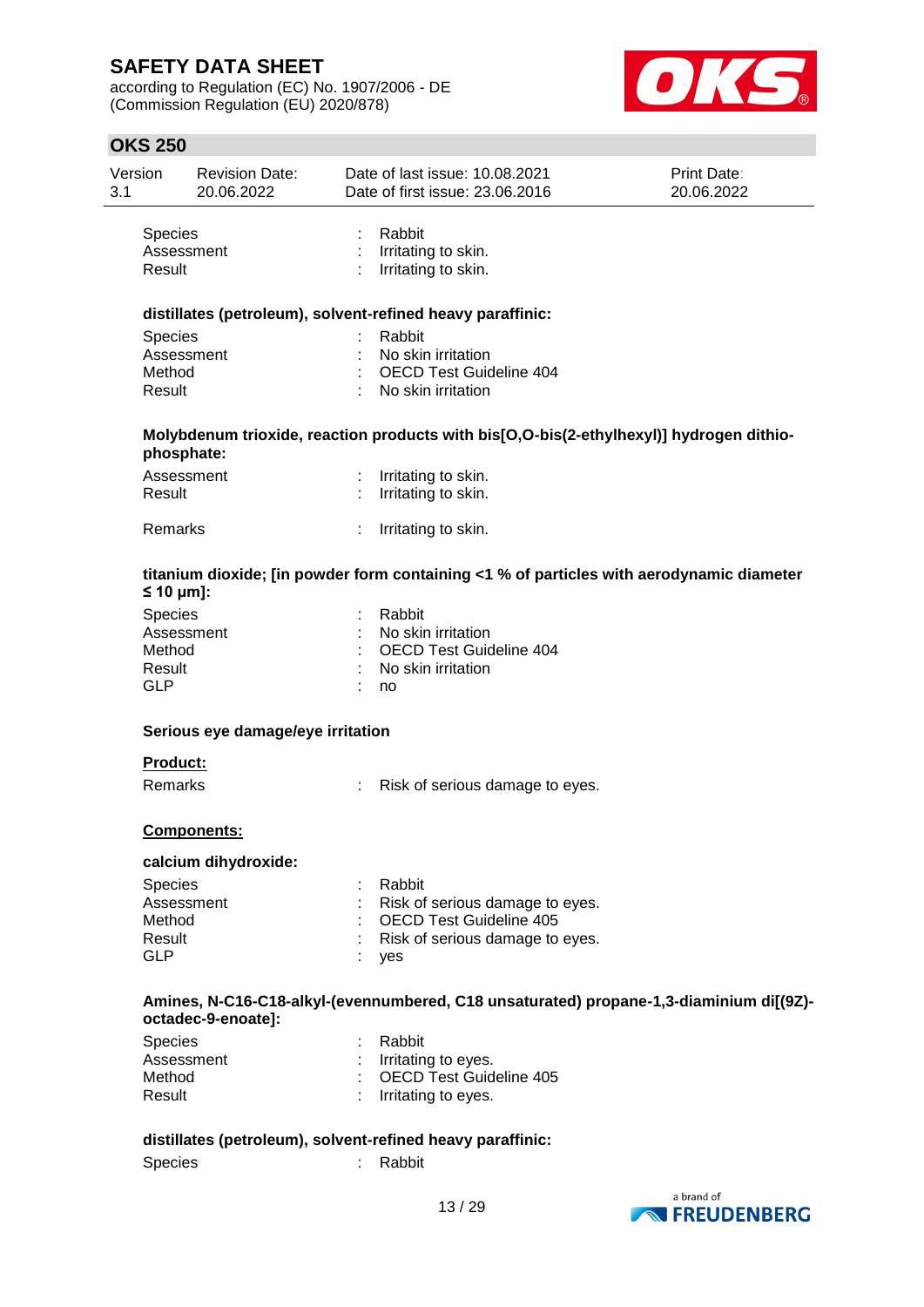according to Regulation (EC) No. 1907/2006 - DE (Commission Regulation (EU) 2020/878)

GLP : yes



| <b>OKS 250</b>     |                                     |   |                                                                                          |                           |
|--------------------|-------------------------------------|---|------------------------------------------------------------------------------------------|---------------------------|
| Version<br>3.1     | <b>Revision Date:</b><br>20.06.2022 |   | Date of last issue: 10.08.2021<br>Date of first issue: 23.06.2016                        | Print Date:<br>20.06.2022 |
|                    | Assessment                          | t | No eye irritation                                                                        |                           |
| Method<br>Result   |                                     |   | <b>OECD Test Guideline 405</b><br>No eye irritation                                      |                           |
|                    | phosphate:                          |   | Molybdenum trioxide, reaction products with bis[O,O-bis(2-ethylhexyl)] hydrogen dithio-  |                           |
| Result             | Assessment                          |   | No eye irritation<br>No eye irritation                                                   |                           |
| $\leq 10 \mu m$ ]: |                                     |   | titanium dioxide; [in powder form containing <1 % of particles with aerodynamic diameter |                           |
| Species            |                                     |   | Rabbit                                                                                   |                           |
|                    | Assessment                          |   | No eye irritation                                                                        |                           |
| Method             |                                     |   | <b>OECD Test Guideline 405</b>                                                           |                           |
| Result             |                                     |   | No eye irritation                                                                        |                           |
|                    | Respiratory or skin sensitisation   |   |                                                                                          |                           |
| <b>Product:</b>    |                                     |   |                                                                                          |                           |
| Remarks            |                                     |   | This information is not available.                                                       |                           |
|                    | Components:                         |   |                                                                                          |                           |
|                    | calcium dihydroxide:                |   |                                                                                          |                           |
| <b>Test Type</b>   |                                     |   | Local lymph node assay (LLNA)                                                            |                           |
| Species            |                                     |   | Mouse                                                                                    |                           |
|                    | Assessment                          |   | Does not cause skin sensitisation.                                                       |                           |
| Method<br>Result   |                                     |   | <b>OECD Test Guideline 429</b><br>Does not cause skin sensitisation.                     |                           |
| <b>GLP</b>         |                                     |   | yes                                                                                      |                           |
|                    |                                     |   | Amines, N-C16-C18-alkyl-(evennumbered, C18 unsaturated) propane-1,3-diaminium di[(9Z)-   |                           |
|                    | octadec-9-enoate]:                  |   |                                                                                          |                           |
| Result             | Assessment                          |   | Does not cause skin sensitisation.<br>Does not cause skin sensitisation.                 |                           |
|                    |                                     |   | distillates (petroleum), solvent-refined heavy paraffinic:                               |                           |
| <b>Test Type</b>   |                                     |   | <b>Buehler Test</b>                                                                      |                           |
| Species            |                                     |   | Guinea pig                                                                               |                           |
|                    | Assessment                          |   | Does not cause skin sensitisation.                                                       |                           |
| Method             |                                     |   | <b>OECD Test Guideline 406</b>                                                           |                           |
| Result             |                                     |   | Does not cause skin sensitisation.                                                       |                           |

**Molybdenum trioxide, reaction products with bis[O,O-bis(2-ethylhexyl)] hydrogen dithiophosphate:**

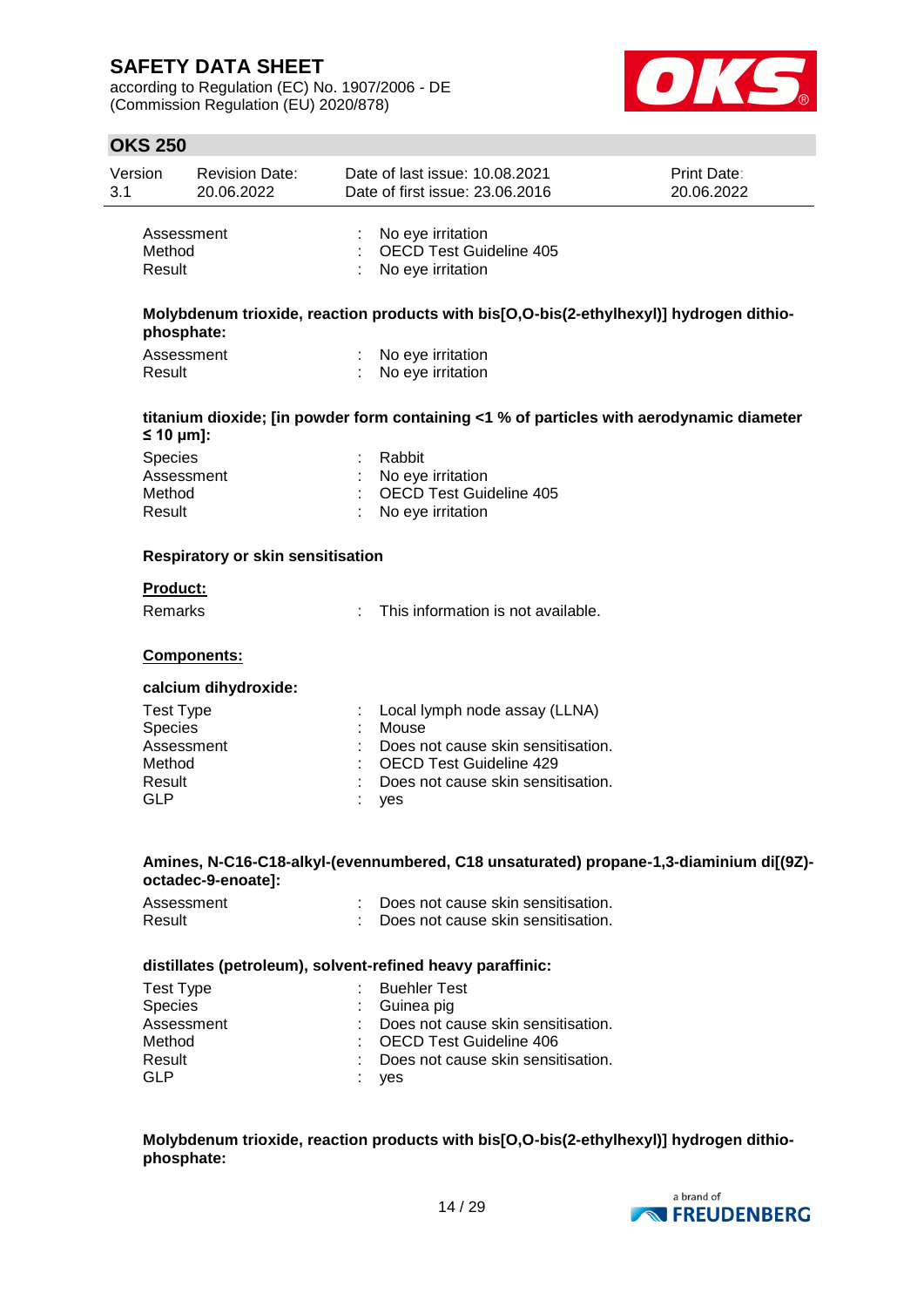according to Regulation (EC) No. 1907/2006 - DE (Commission Regulation (EU) 2020/878)



# **OKS 250**

| Version<br>3.1                                        | <b>Revision Date:</b><br>20.06.2022 | Date of last issue: 10.08.2021<br>Date of first issue: 23.06.2016                                                        | <b>Print Date:</b><br>20.06.2022 |
|-------------------------------------------------------|-------------------------------------|--------------------------------------------------------------------------------------------------------------------------|----------------------------------|
| Result                                                | Assessment                          | The product is a skin sensitiser, sub-category 1B.<br>The product is a skin sensitiser, sub-category 1B.                 |                                  |
|                                                       |                                     | titanium dioxide; [in powder form containing <1 % of particles with aerodynamic diameter                                 |                                  |
| $\leq 10 \text{ µm}$ :<br>Species<br>Method<br>Result | Assessment                          | Mouse<br>Does not cause skin sensitisation.<br><b>OECD Test Guideline 429</b><br>Does not cause skin sensitisation.      |                                  |
|                                                       | <b>Germ cell mutagenicity</b>       |                                                                                                                          |                                  |
| <b>Product:</b>                                       | Genotoxicity in vitro               | : Remarks: No data available                                                                                             |                                  |
|                                                       | Genotoxicity in vivo                | Remarks: No data available                                                                                               |                                  |
|                                                       | Components:                         |                                                                                                                          |                                  |
|                                                       | calcium dihydroxide:                |                                                                                                                          |                                  |
|                                                       | Genotoxicity in vitro               | Test Type: Ames test<br>Method: OECD Test Guideline 471<br>Result: negative<br>GLP: yes                                  |                                  |
|                                                       |                                     | Test Type: Chromosome aberration test in vitro<br>Method: OECD Test Guideline 473<br>Result: negative<br>GLP: yes        |                                  |
|                                                       |                                     | Test Type: In vitro mammalian cell gene mutation test<br>Method: OECD Test Guideline 476<br>Result: negative<br>GLP: yes |                                  |
|                                                       | octadec-9-enoate]:                  | Amines, N-C16-C18-alkyl-(evennumbered, C18 unsaturated) propane-1,3-diaminium di[(9Z)-                                   |                                  |
|                                                       | Genotoxicity in vitro               | : Test Type: Ames test<br>Result: negative                                                                               |                                  |
| sessment                                              | Germ cell mutagenicity-As-          | : Tests on bacterial or mammalian cell cultures did not show<br>mutagenic effects.                                       |                                  |
|                                                       |                                     | distillates (petroleum), solvent-refined heavy paraffinic:                                                               |                                  |
|                                                       | Genotoxicity in vitro               | : Test Type: Ames test<br>Method: OECD Test Guideline 471<br>Result: negative<br>GLP: yes                                |                                  |
|                                                       |                                     | Germ cell mutagenicity-As- : Animal testing did not show any mutagenic effects.                                          |                                  |
|                                                       |                                     |                                                                                                                          | a brand of                       |



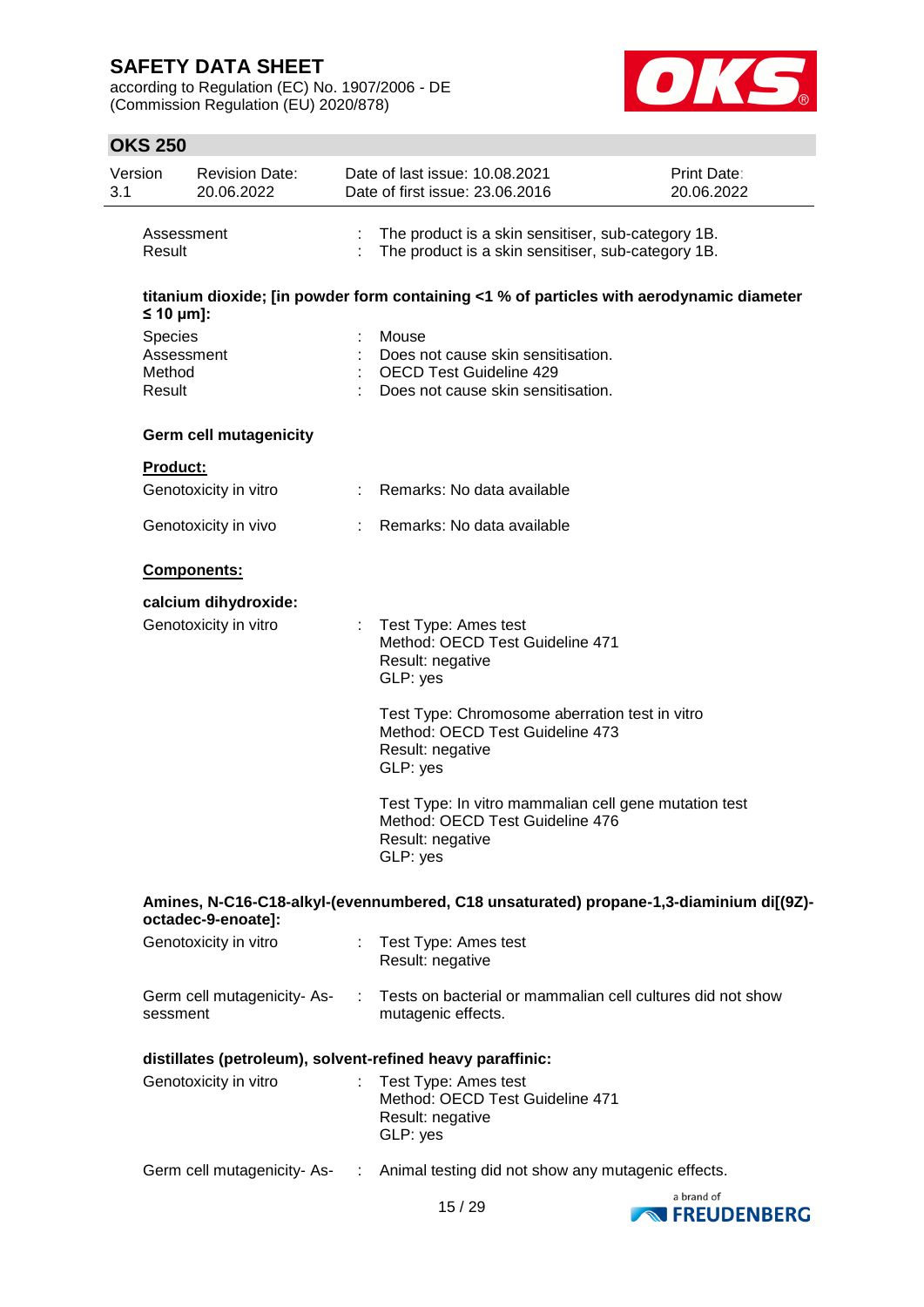according to Regulation (EC) No. 1907/2006 - DE (Commission Regulation (EU) 2020/878)



# **OKS 250**

|                | <b>OKS 250</b>             |                                                   |    |                                                                                          |                           |
|----------------|----------------------------|---------------------------------------------------|----|------------------------------------------------------------------------------------------|---------------------------|
| Version<br>3.1 |                            | <b>Revision Date:</b><br>20.06.2022               |    | Date of last issue: 10.08.2021<br>Date of first issue: 23.06.2016                        | Print Date:<br>20.06.2022 |
|                | sessment                   |                                                   |    |                                                                                          |                           |
|                | $\leq 10 \mu m$ ]:         |                                                   |    | titanium dioxide; [in powder form containing <1 % of particles with aerodynamic diameter |                           |
|                | sessment                   | Germ cell mutagenicity-As-                        | ÷  | Tests on bacterial or mammalian cell cultures did not show<br>mutagenic effects.         |                           |
|                |                            | Carcinogenicity                                   |    |                                                                                          |                           |
|                | <b>Product:</b><br>Remarks |                                                   |    | No data available                                                                        |                           |
|                |                            | <b>Components:</b>                                |    |                                                                                          |                           |
|                | ment                       | calcium dihydroxide:<br>Carcinogenicity - Assess- | ÷. | No evidence of carcinogenicity in animal studies.                                        |                           |
|                |                            | octadec-9-enoate]:                                |    | Amines, N-C16-C18-alkyl-(evennumbered, C18 unsaturated) propane-1,3-diaminium di[(9Z)-   |                           |
|                | ment                       | Carcinogenicity - Assess-                         |    | : No evidence of carcinogenicity in animal studies.                                      |                           |
|                |                            |                                                   |    | distillates (petroleum), solvent-refined heavy paraffinic:                               |                           |
|                | ment                       | Carcinogenicity - Assess-                         | ÷. | Animal testing did not show any carcinogenic effects.                                    |                           |
|                | $\leq 10$ µm]:             |                                                   |    | titanium dioxide; [in powder form containing <1 % of particles with aerodynamic diameter |                           |
|                | ment                       | Carcinogenicity - Assess-                         |    | No evidence of carcinogenicity in animal studies.                                        |                           |
|                |                            | <b>Reproductive toxicity</b>                      |    |                                                                                          |                           |
|                | Product:                   |                                                   |    |                                                                                          |                           |
|                |                            | Effects on fertility                              |    | Remarks: No data available                                                               |                           |
|                | ment                       | Effects on foetal develop-                        | ÷. | Remarks: No data available                                                               |                           |
|                |                            | Components:                                       |    |                                                                                          |                           |
|                |                            | calcium dihydroxide:                              |    |                                                                                          |                           |
|                |                            | Reproductive toxicity - As-                       |    | - Fertility -                                                                            |                           |
|                | sessment                   |                                                   |    | No toxicity to reproduction<br>- Teratogenicity -                                        |                           |

No effects on or via lactation

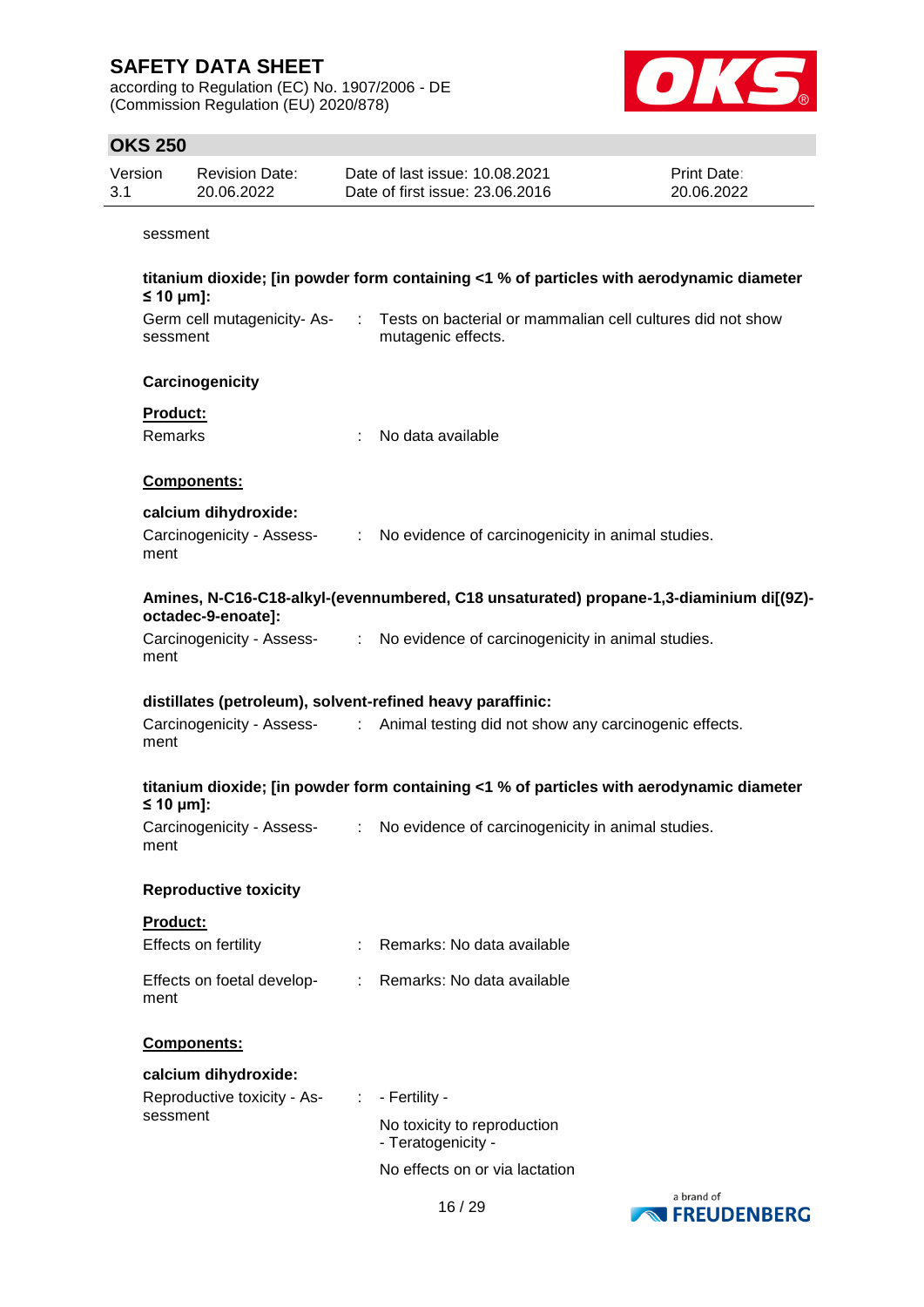according to Regulation (EC) No. 1907/2006 - DE (Commission Regulation (EU) 2020/878)



# **OKS 250**

| Version | Revision Date: | Date of last issue: 10.08.2021  | <b>Print Date:</b> |
|---------|----------------|---------------------------------|--------------------|
| 3.1     | 20.06.2022     | Date of first issue: 23,06,2016 | 20.06.2022         |

#### **Amines, N-C16-C18-alkyl-(evennumbered, C18 unsaturated) propane-1,3-diaminium di[(9Z) octadec-9-enoate]:**

| Reproductive toxicity - As-<br>sessment | $\therefore$ - Fertility -                        |
|-----------------------------------------|---------------------------------------------------|
|                                         | No toxicity to reproduction<br>- Teratogenicity - |
|                                         | No toxicity to reproduction                       |

#### **titanium dioxide; [in powder form containing <1 % of particles with aerodynamic diameter ≤ 10 μm]:**

| Reproductive toxicity - As- | $\therefore$ - Fertility -                        |
|-----------------------------|---------------------------------------------------|
| sessment                    | No toxicity to reproduction<br>- Teratogenicity - |
|                             | No effects on or via lactation                    |

#### **STOT - single exposure**

#### **Components:**

#### **calcium dihydroxide:**

| Assessment |  | May cause respiratory irritation. |  |
|------------|--|-----------------------------------|--|
|------------|--|-----------------------------------|--|

#### **Amines, N-C16-C18-alkyl-(evennumbered, C18 unsaturated) propane-1,3-diaminium di[(9Z) octadec-9-enoate]:**

| Assessment | The substance or mixture is not classified as specific target |
|------------|---------------------------------------------------------------|
|            | organ toxicant, single exposure.                              |

### **titanium dioxide; [in powder form containing <1 % of particles with aerodynamic diameter ≤ 10 μm]:**

| Assessment | The substance or mixture is not classified as specific target |
|------------|---------------------------------------------------------------|
|            | organ toxicant, single exposure.                              |

#### **STOT - repeated exposure**

#### **Components:**

### **Amines, N-C16-C18-alkyl-(evennumbered, C18 unsaturated) propane-1,3-diaminium di[(9Z) octadec-9-enoate]:**

| Exposure routes | : Ingestion                                              |
|-----------------|----------------------------------------------------------|
| Assessment      | May cause damage to organs through prolonged or repeated |
|                 | exposure.                                                |

### **titanium dioxide; [in powder form containing <1 % of particles with aerodynamic diameter ≤ 10 μm]:**

| Assessment | The substance or mixture is not classified as specific target |
|------------|---------------------------------------------------------------|
|            | organ toxicant, repeated exposure.                            |

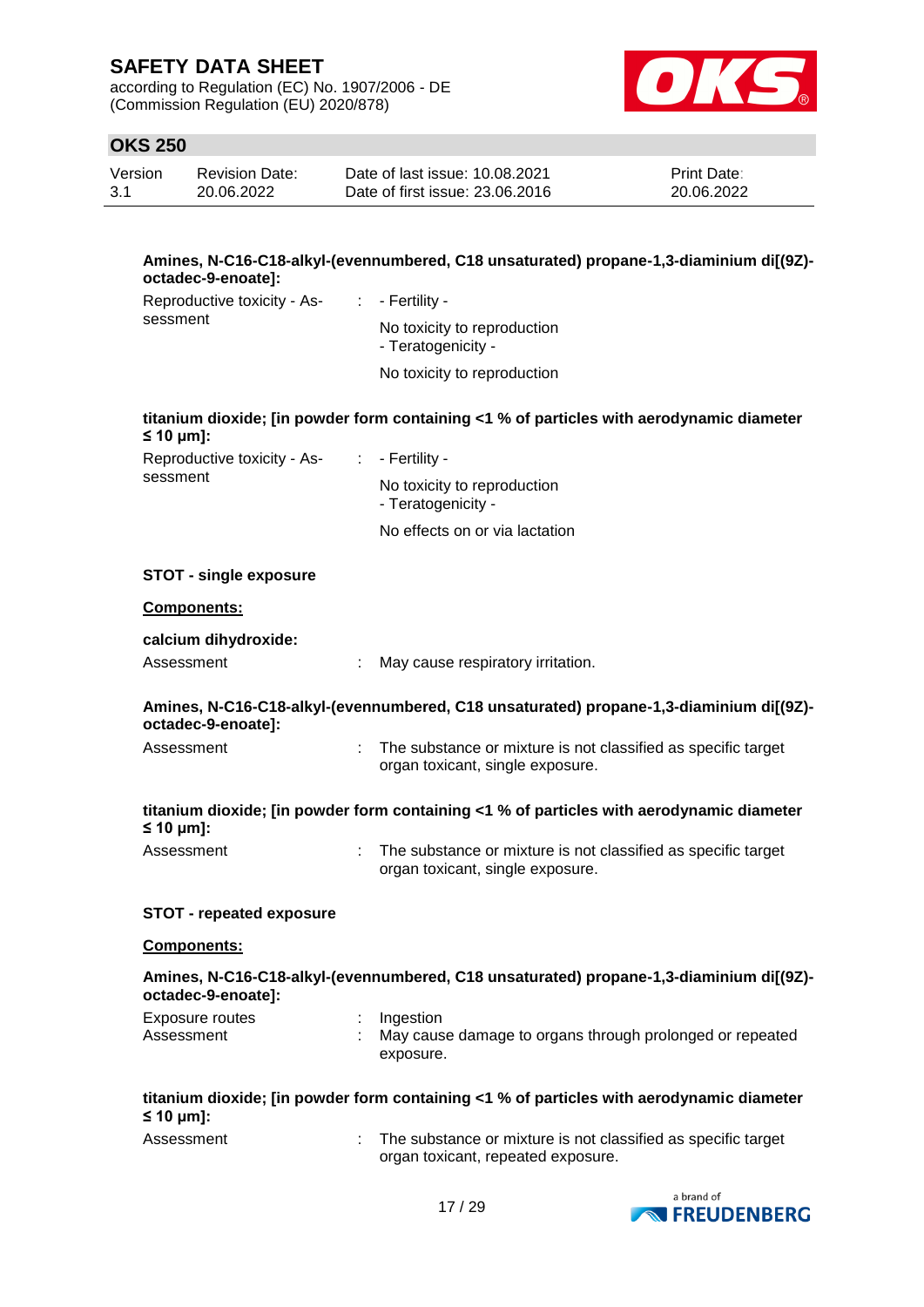according to Regulation (EC) No. 1907/2006 - DE (Commission Regulation (EU) 2020/878)



# **OKS 250**

| Version | <b>Revision Date:</b> | Date of last issue: 10.08.2021  | <b>Print Date:</b> |
|---------|-----------------------|---------------------------------|--------------------|
| 3.1     | 20.06.2022            | Date of first issue: 23,06,2016 | 20.06.2022         |

#### **Repeated dose toxicity**

#### **Product:**

Remarks : This information is not available.

#### **Aspiration toxicity**

#### **Product:**

This information is not available.

#### **Components:**

### **distillates (petroleum), solvent-refined heavy paraffinic:** May be fatal if swallowed and enters airways.

### **titanium dioxide; [in powder form containing <1 % of particles with aerodynamic diameter ≤ 10 μm]:**

No aspiration toxicity classification

#### **11.2 Information on other hazards**

#### **Endocrine disrupting properties**

#### **Product:**

Assessment : The substance/mixture does not contain components considered to have endocrine disrupting properties according to REACH Article 57(f) or Commission Delegated regulation (EU) 2017/2100 or Commission Regulation (EU) 2018/605 at levels of 0.1% or higher.

#### **Further information**

#### **Product:**

Remarks : Ingestion causes irritation of upper respiratory system and gastrointestinal disturbance.

### **Components:**

| phosphate: | Molybdenum trioxide, reaction products with bis[O,O-bis(2-ethylhexyl)] hydrogen dithio-      |
|------------|----------------------------------------------------------------------------------------------|
| Remarks    | Ingestion causes irritation of upper respiratory system and<br>gastrointestinal disturbance. |

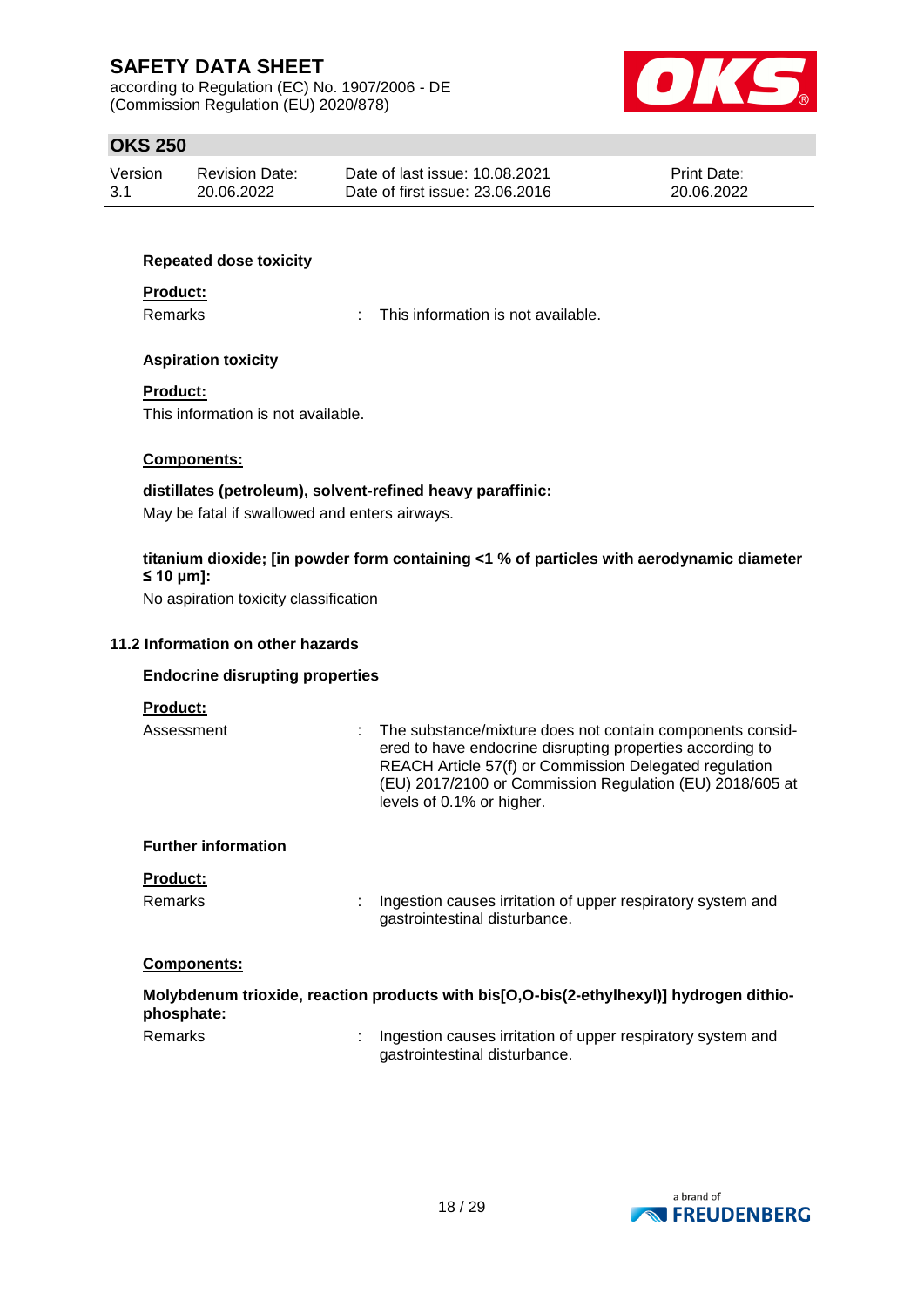according to Regulation (EC) No. 1907/2006 - DE (Commission Regulation (EU) 2020/878)



# **OKS 250**

| Version | <b>Revision Date:</b> | Date of last issue: 10.08.2021  | Print Date: |
|---------|-----------------------|---------------------------------|-------------|
| 3.1     | 20.06.2022            | Date of first issue: 23,06,2016 | 20.06.2022  |

# **SECTION 12: Ecological information**

### **12.1 Toxicity**

| <b>Product:</b>                                        |            |                                                                                                                                                                              |
|--------------------------------------------------------|------------|------------------------------------------------------------------------------------------------------------------------------------------------------------------------------|
| Toxicity to fish                                       | ÷          | Remarks: Very toxic to aquatic organisms.                                                                                                                                    |
| Toxicity to daphnia and other<br>aquatic invertebrates | $\sim 100$ | Remarks: No data available                                                                                                                                                   |
| Toxicity to algae/aquatic<br>plants                    |            | : Remarks: No data available                                                                                                                                                 |
| Toxicity to microorganisms                             |            | Remarks: No data available                                                                                                                                                   |
| Components:                                            |            |                                                                                                                                                                              |
| calcium dihydroxide:                                   |            |                                                                                                                                                                              |
| Toxicity to fish                                       |            | LC50 (Oncorhynchus mykiss (rainbow trout)): 50,6 mg/l<br>Exposure time: 96 h<br>Test Type: static test<br>Method: OECD Test Guideline 203<br>GLP: yes                        |
| aquatic invertebrates                                  |            | Toxicity to daphnia and other : EC50 (Daphnia magna (Water flea)): 49,1 mg/l<br>Exposure time: 48 h<br>Test Type: static test<br>Method: OECD Test Guideline 202<br>GLP: yes |
| Toxicity to algae/aquatic<br>plants                    |            | : EC50 (Pseudokirchneriella subcapitata (green algae)): 184,57<br>mg/l<br>Exposure time: 72 h<br>Test Type: static test<br>Method: OECD Test Guideline 201<br>GLP: yes       |
| <b>Ecotoxicology Assessment</b>                        |            |                                                                                                                                                                              |
| Acute aquatic toxicity                                 | t.         | This product has no known ecotoxicological effects.                                                                                                                          |
|                                                        |            | Chronic aquatic toxicity : This product has no known ecotoxicological effects.                                                                                               |
| octadec-9-enoate]:                                     |            | Amines, N-C16-C18-alkyl-(evennumbered, C18 unsaturated) propane-1,3-diaminium di[(9Z)-                                                                                       |
| Toxicity to fish                                       |            | LC50 (Danio rerio (zebra fish)): $> 0,1 - 1$ mg/l<br>Exposure time: 96 h<br>Method: OECD Test Guideline 203                                                                  |
|                                                        |            | Toxicity to daphnia and other : EC50 (Daphnia magna (Water flea)): > 0,1 - 1 mg/l                                                                                            |
|                                                        |            |                                                                                                                                                                              |

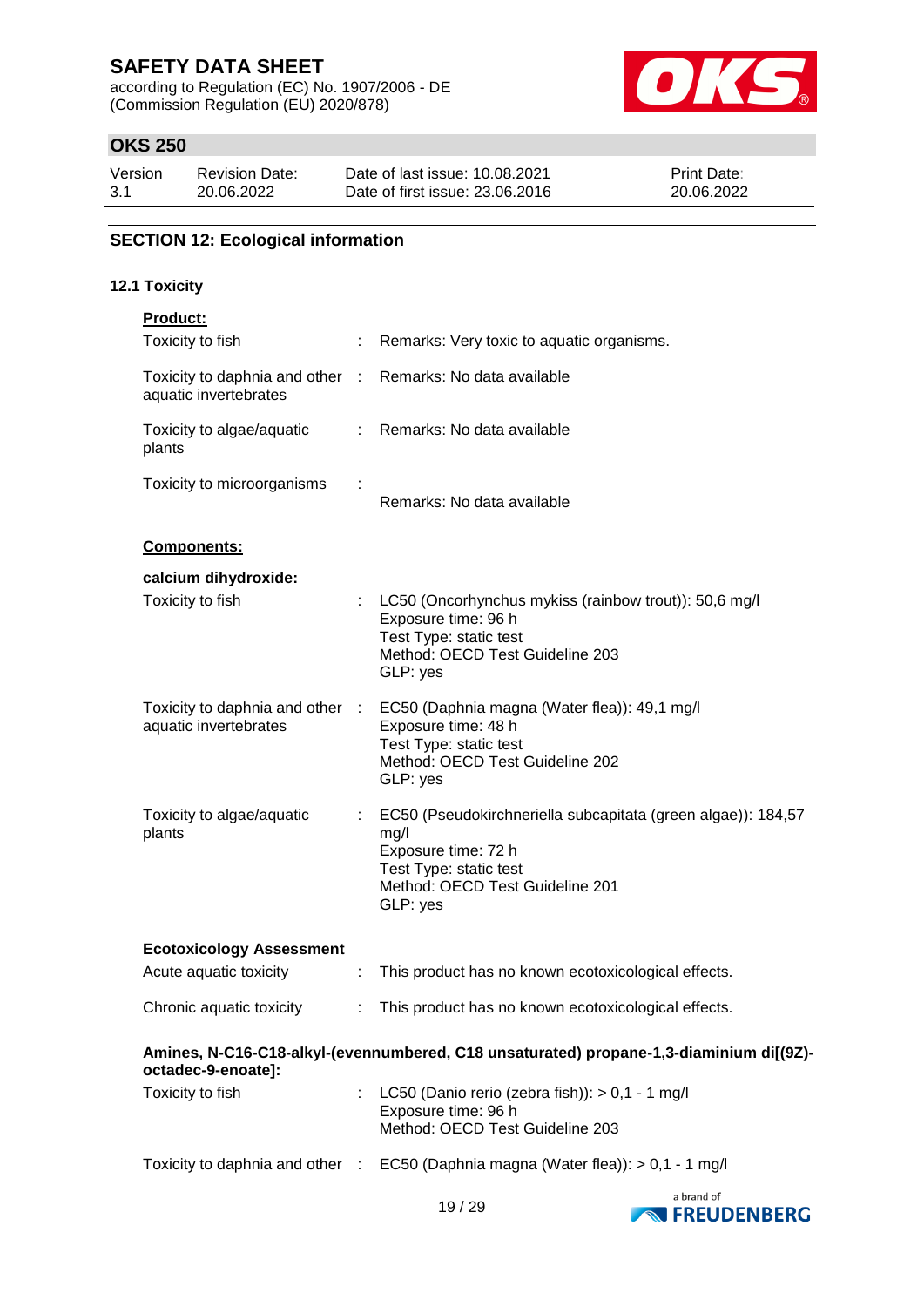according to Regulation (EC) No. 1907/2006 - DE (Commission Regulation (EU) 2020/878)



# **OKS 250**

| Version<br>3.1 |              | <b>Revision Date:</b><br>20.06.2022                              |      | Date of last issue: 10.08.2021<br>Date of first issue: 23,06,2016                                                                                           | Print Date:<br>20.06.2022 |
|----------------|--------------|------------------------------------------------------------------|------|-------------------------------------------------------------------------------------------------------------------------------------------------------------|---------------------------|
|                |              | aquatic invertebrates                                            |      | Exposure time: 48 h                                                                                                                                         |                           |
|                | plants       | Toxicity to algae/aquatic                                        |      | $\therefore$ EC50 (Pseudokirchneriella subcapitata (green algae)): > 0,01<br>$-0,1$ mg/l<br>Exposure time: 72 h<br>Method: OECD Test Guideline 201          |                           |
|                | icity)       | M-Factor (Acute aquatic tox-                                     | - 11 | 10                                                                                                                                                          |                           |
|                | ic toxicity) | Toxicity to daphnia and other :<br>aquatic invertebrates (Chron- |      | EC50: 1,41 mg/l<br>Exposure time: 21 d<br>Species: Daphnia magna (Water flea)<br>Test Type: semi-static test<br>Method: OECD Test Guideline 211             |                           |
|                | toxicity)    | M-Factor (Chronic aquatic                                        | ÷    | 1                                                                                                                                                           |                           |
|                |              | <b>Ecotoxicology Assessment</b>                                  |      |                                                                                                                                                             |                           |
|                |              | Acute aquatic toxicity                                           |      | : Very toxic to aquatic life.                                                                                                                               |                           |
|                |              | Chronic aquatic toxicity                                         | ÷    | Toxic to aquatic life with long lasting effects.                                                                                                            |                           |
|                |              |                                                                  |      | distillates (petroleum), solvent-refined heavy paraffinic:                                                                                                  |                           |
|                |              | Toxicity to fish                                                 |      | LC50 (Pimephales promelas (fathead minnow)): > 100 mg/l<br>Exposure time: 96 h<br>Test Type: static test<br>Method: OECD Test Guideline 203                 |                           |
|                |              | <b>Ecotoxicology Assessment</b>                                  |      |                                                                                                                                                             |                           |
|                |              | Chronic aquatic toxicity                                         | ÷    | This product has no known ecotoxicological effects.                                                                                                         |                           |
|                | phosphate:   |                                                                  |      | Molybdenum trioxide, reaction products with bis[O,O-bis(2-ethylhexyl)] hydrogen dithio-                                                                     |                           |
|                |              | Toxicity to fish                                                 |      | LC50 (Oncorhynchus mykiss (rainbow trout)): > 100 mg/l<br>Exposure time: 96 h<br>Test Type: semi-static test<br>Method: OECD Test Guideline 203<br>GLP: yes |                           |
|                |              |                                                                  |      | Remarks: May cause long-term adverse effects in the aquatic<br>environment.                                                                                 |                           |
|                |              | Toxicity to daphnia and other :<br>aquatic invertebrates         |      | EC50 (Daphnia magna (Water flea)): > 100 mg/l<br>Exposure time: 48 h<br>Test Type: static test<br>Method: OECD Test Guideline 202<br>GLP: yes               |                           |

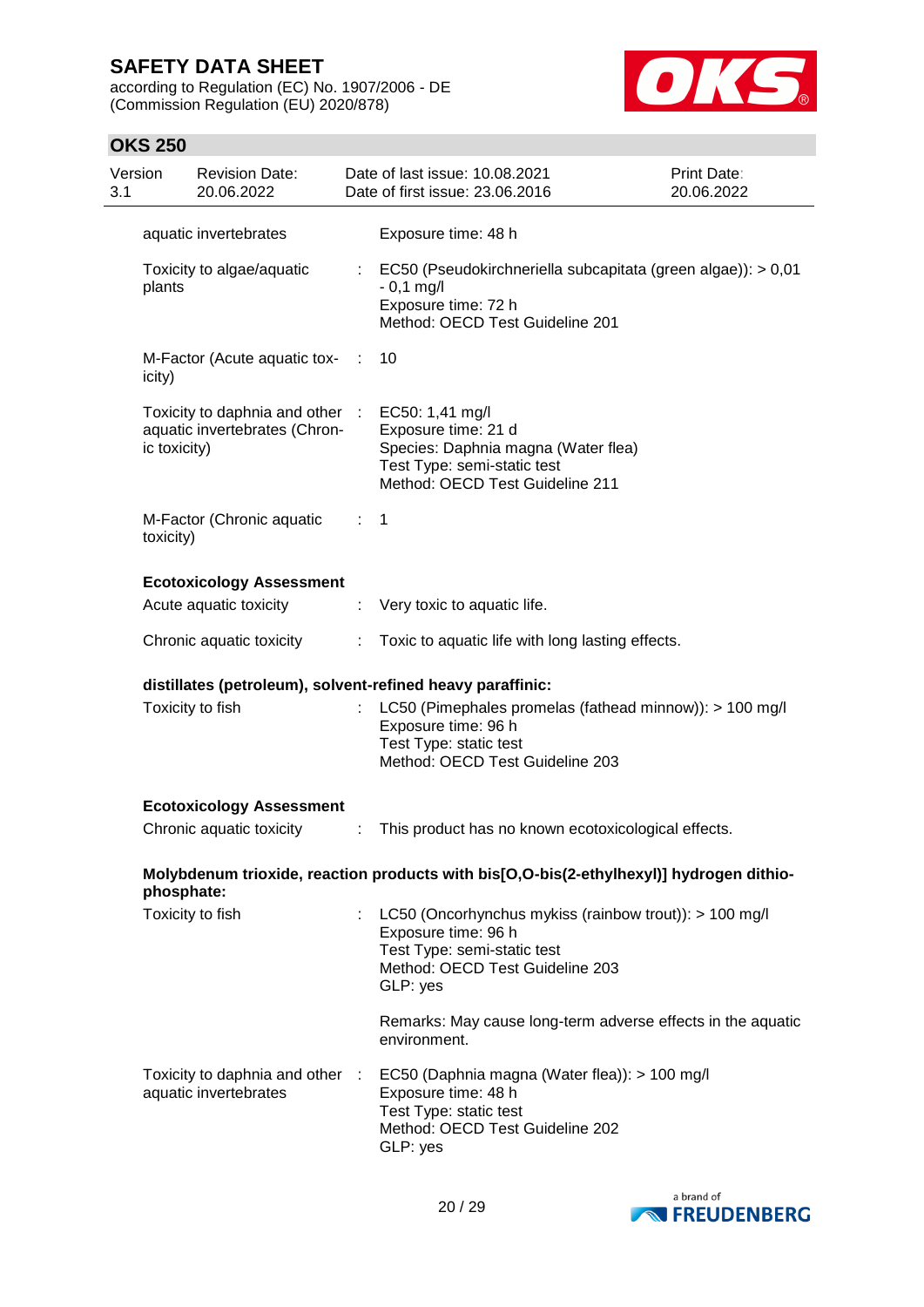according to Regulation (EC) No. 1907/2006 - DE (Commission Regulation (EU) 2020/878)



# **OKS 250**

| 3.1 | Version                | <b>Revision Date:</b><br>20.06.2022 |    | Date of last issue: 10.08.2021<br>Date of first issue: 23.06.2016                                                                                                                | <b>Print Date:</b><br>20.06.2022 |
|-----|------------------------|-------------------------------------|----|----------------------------------------------------------------------------------------------------------------------------------------------------------------------------------|----------------------------------|
|     | plants                 | Toxicity to algae/aquatic           | ÷  | EC50 (Pseudokirchneriella subcapitata (green algae)): > 100<br>mg/l<br>Exposure time: 72 h<br>Test Type: static test<br>Method: OECD Test Guideline 201<br>GLP: yes              |                                  |
|     | $\leq 10 \text{ µm}$ : |                                     |    | titanium dioxide; [in powder form containing <1 % of particles with aerodynamic diameter                                                                                         |                                  |
|     |                        | Toxicity to fish                    | ÷  | LC50 (Oncorhynchus mykiss (rainbow trout)): > 100 mg/l<br>Exposure time: 96 h<br>Test Type: static test<br>Method: OECD Test Guideline 203                                       |                                  |
|     |                        | aquatic invertebrates               |    | Toxicity to daphnia and other : LC50 (Daphnia magna (Water flea)): > 100 mg/l<br>Exposure time: 48 h<br>Test Type: static test<br>Method: OECD Test Guideline 202                |                                  |
|     |                        | 12.2 Persistence and degradability  |    |                                                                                                                                                                                  |                                  |
|     | Product:               |                                     |    |                                                                                                                                                                                  |                                  |
|     |                        | Biodegradability                    | ÷. | Remarks: No data available                                                                                                                                                       |                                  |
|     | ity                    |                                     |    | Physico-chemical removabil- : Remarks: No data available                                                                                                                         |                                  |
|     |                        | Components:                         |    |                                                                                                                                                                                  |                                  |
|     |                        | calcium dihydroxide:                |    |                                                                                                                                                                                  |                                  |
|     |                        | Biodegradability                    | ÷  | Remarks: The methods for determining the biological degra-<br>dability are not applicable to inorganic substances.                                                               |                                  |
|     | octadec-9-enoate]:     |                                     |    | Amines, N-C16-C18-alkyl-(evennumbered, C18 unsaturated) propane-1,3-diaminium di[(9Z)-                                                                                           |                                  |
|     |                        | Biodegradability                    | ÷  | Test Type: aerobic<br>Inoculum: activated sludge<br>Result: rapidly biodegradable<br>Biodegradation: 65 %<br>Exposure time: 28 d<br>Method: OECD Test Guideline 301D<br>GLP: yes |                                  |
|     | phosphate:             |                                     |    | Molybdenum trioxide, reaction products with bis[O,O-bis(2-ethylhexyl)] hydrogen dithio-                                                                                          |                                  |
|     |                        | Biodegradability                    |    | Result: Not rapidly biodegradable<br>Biodegradation: 11 %<br>Exposure time: 28 d<br>Method: OECD Test Guideline 301B                                                             |                                  |

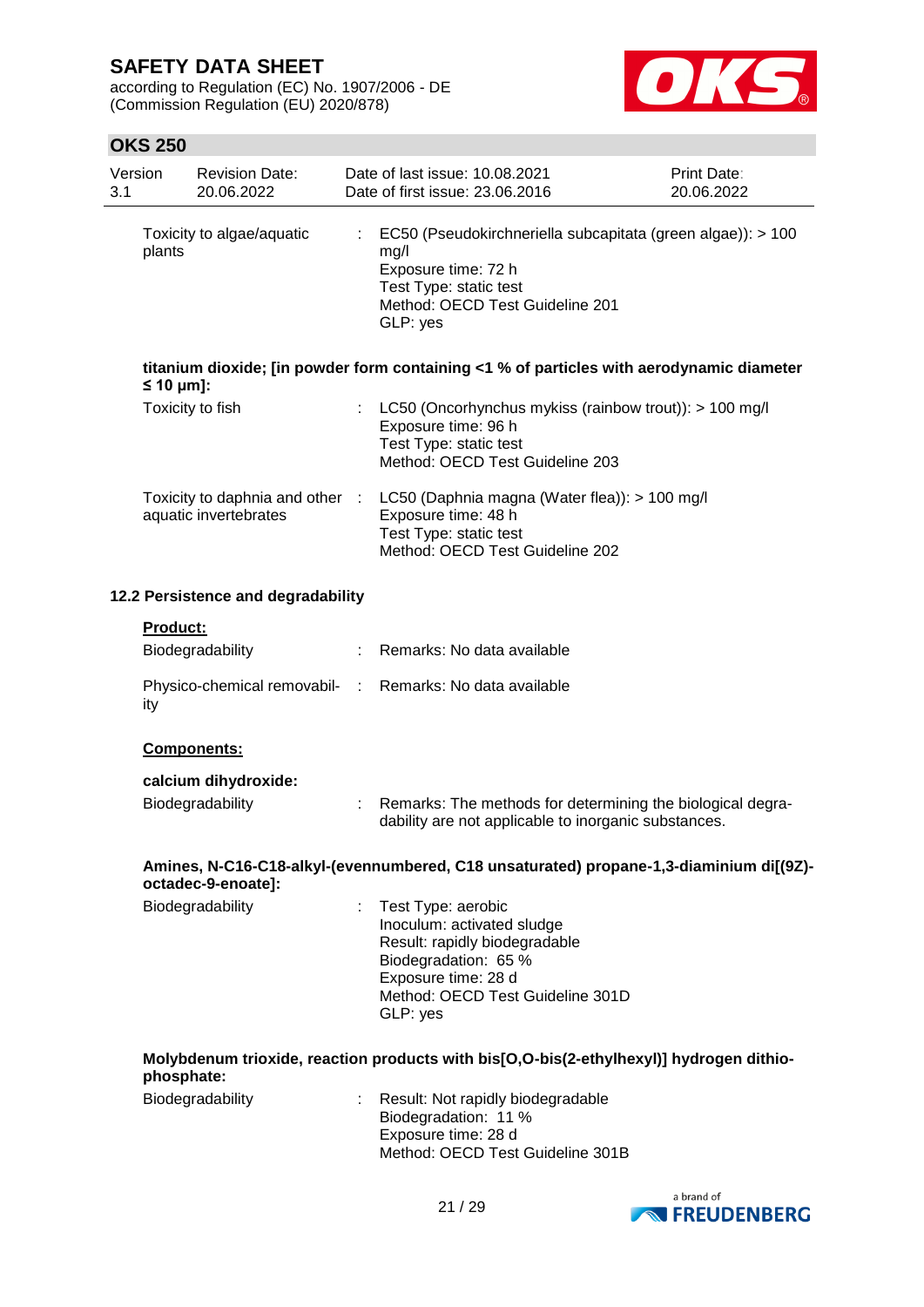according to Regulation (EC) No. 1907/2006 - DE (Commission Regulation (EU) 2020/878)



# **OKS 250**

| Version | Revision Date: | Date of last issue: 10.08.2021  | <b>Print Date:</b> |
|---------|----------------|---------------------------------|--------------------|
| 3.1     | 20.06.2022     | Date of first issue: 23,06,2016 | 20.06.2022         |

#### **12.3 Bioaccumulative potential**

#### **Product:**

| <b>Bioaccumulation</b> | Remarks: This mixture contains no substance considered to |  |
|------------------------|-----------------------------------------------------------|--|
|                        | be persistent, bioaccumulating and toxic (PBT).           |  |
|                        | This mixture contains no substance considered to be very  |  |
|                        | persistent and very bioaccumulating (vPvB).               |  |

#### **Components:**

#### **Amines, N-C16-C18-alkyl-(evennumbered, C18 unsaturated) propane-1,3-diaminium di[(9Z) octadec-9-enoate]:**

| Bioaccumulation | Remarks: Bioaccumulation is unlikely. |
|-----------------|---------------------------------------|
|-----------------|---------------------------------------|

#### **distillates (petroleum), solvent-refined heavy paraffinic:**

| Partition coefficient: n- | log Pow: > 4 (20 °C) |
|---------------------------|----------------------|
| octanol/water             |                      |

### **Molybdenum trioxide, reaction products with bis[O,O-bis(2-ethylhexyl)] hydrogen dithiophosphate:**

| Partition coefficient: n- | log Pow: > 4 |
|---------------------------|--------------|
| octanol/water             |              |

#### **12.4 Mobility in soil**

| <b>Product:</b>                                    |                              |
|----------------------------------------------------|------------------------------|
| Mobility                                           | : Remarks: No data available |
| Distribution among environ-<br>mental compartments | : Remarks: No data available |

#### **12.5 Results of PBT and vPvB assessment**

| <b>Product:</b> |                                                                                                                                                                                                                  |
|-----------------|------------------------------------------------------------------------------------------------------------------------------------------------------------------------------------------------------------------|
| Assessment      | : This substance/mixture contains no components considered<br>to be either persistent, bioaccumulative and toxic (PBT), or<br>very persistent and very bioaccumulative (vPvB) at levels of<br>$0.1\%$ or higher. |

#### **Components:**

|                                 | titanium dioxide; [in powder form containing <1 % of particles with aerodynamic diameter |
|---------------------------------|------------------------------------------------------------------------------------------|
| $\leq 10 \text{ }\mu\text{m}$ : |                                                                                          |
| Assessment                      | Non-classified vPvB substance. Non-classified PBT substance                              |

#### **12.6 Endocrine disrupting properties**

#### **Product:**

Assessment : The substance/mixture does not contain components consid-

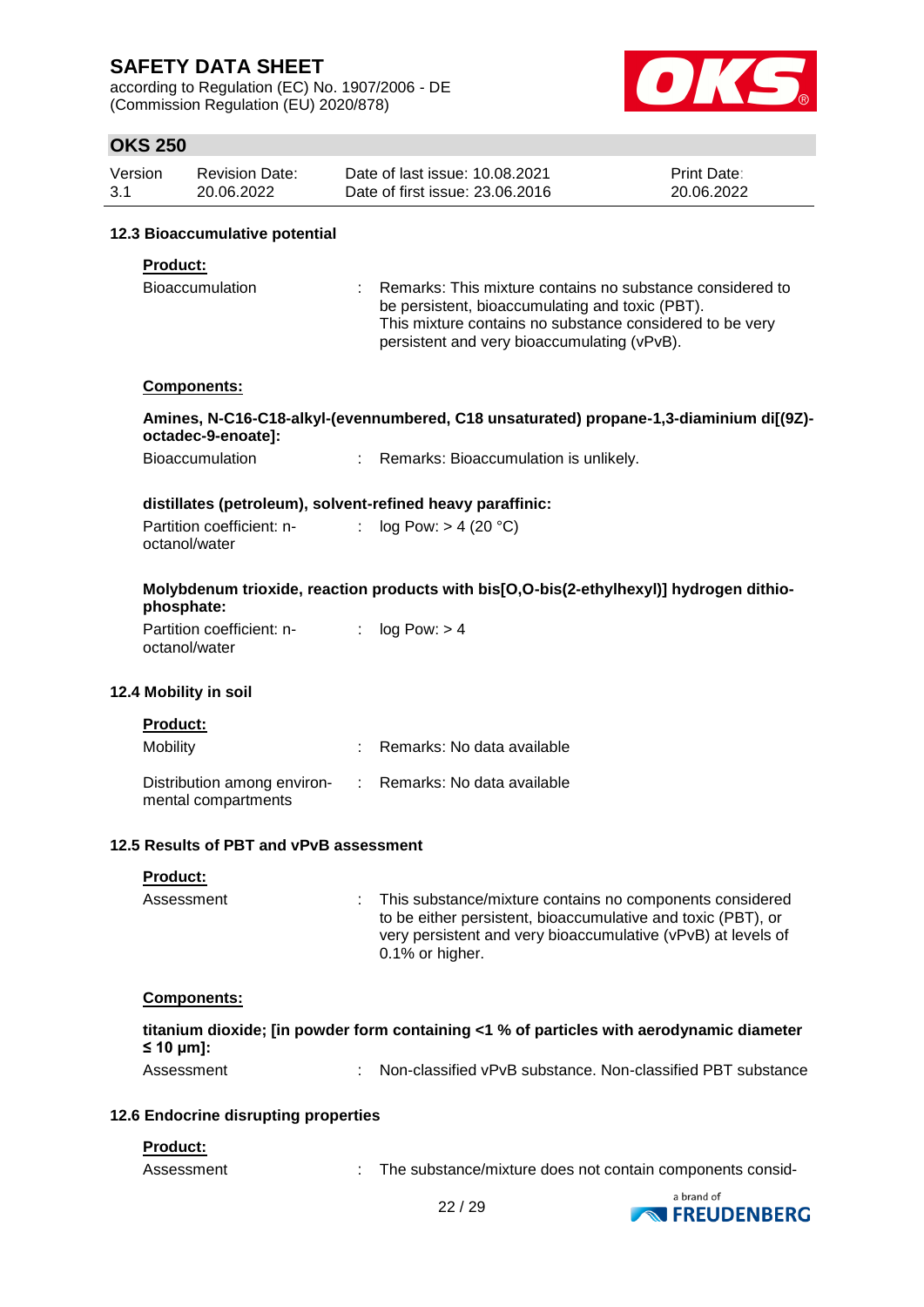according to Regulation (EC) No. 1907/2006 - DE (Commission Regulation (EU) 2020/878)



# **OKS 250**

| Version<br>3.1 |                           | <b>Revision Date:</b><br>20.06.2022 | Date of last issue: 10.08.2021<br>Date of first issue: 23.06.2016                                                                                                                                            | Print Date:<br>20.06.2022 |
|----------------|---------------------------|-------------------------------------|--------------------------------------------------------------------------------------------------------------------------------------------------------------------------------------------------------------|---------------------------|
|                |                           |                                     | ered to have endocrine disrupting properties according to<br>REACH Article 57(f) or Commission Delegated regulation<br>(EU) 2017/2100 or Commission Regulation (EU) 2018/605 at<br>levels of 0.1% or higher. |                           |
|                |                           | 12.7 Other adverse effects          |                                                                                                                                                                                                              |                           |
|                | <b>Product:</b><br>mation | Additional ecological infor-        | : Very toxic to aquatic organisms, may cause long-term adverse<br>effects in the aquatic environment.                                                                                                        |                           |
|                |                           | <b>Components:</b>                  |                                                                                                                                                                                                              |                           |
|                | phosphate:                |                                     | Molybdenum trioxide, reaction products with bis[O,O-bis(2-ethylhexyl)] hydrogen dithio-                                                                                                                      |                           |
|                | mation                    | Additional ecological infor-        | May cause long lasting harmful effects to aquatic life.                                                                                                                                                      |                           |

# **SECTION 13: Disposal considerations**

| 13.1 Waste treatment methods |                                                                                                                                                                                                                    |
|------------------------------|--------------------------------------------------------------------------------------------------------------------------------------------------------------------------------------------------------------------|
| Product                      | The product should not be allowed to enter drains, water<br>courses or the soil.<br>Do not dispose of with domestic refuse.<br>Dispose of as hazardous waste in compliance with local and<br>national regulations. |
|                              | Waste codes should be assigned by the user based on the<br>application for which the product was used.                                                                                                             |
| Contaminated packaging       | Packaging that is not properly emptied must be disposed of as<br>the unused product.<br>Dispose of waste product or used containers according to<br>local regulations.                                             |
|                              | The following Waste Codes are only suggestions:                                                                                                                                                                    |
| Waste Code                   | used product, unused product<br>12 01 12*, spent waxes and fats                                                                                                                                                    |
|                              | uncleaned packagings<br>15 01 10, packaging containing residues of or contaminated<br>by hazardous substances                                                                                                      |

### **SECTION 14: Transport information**

**14.1 UN number or ID number**

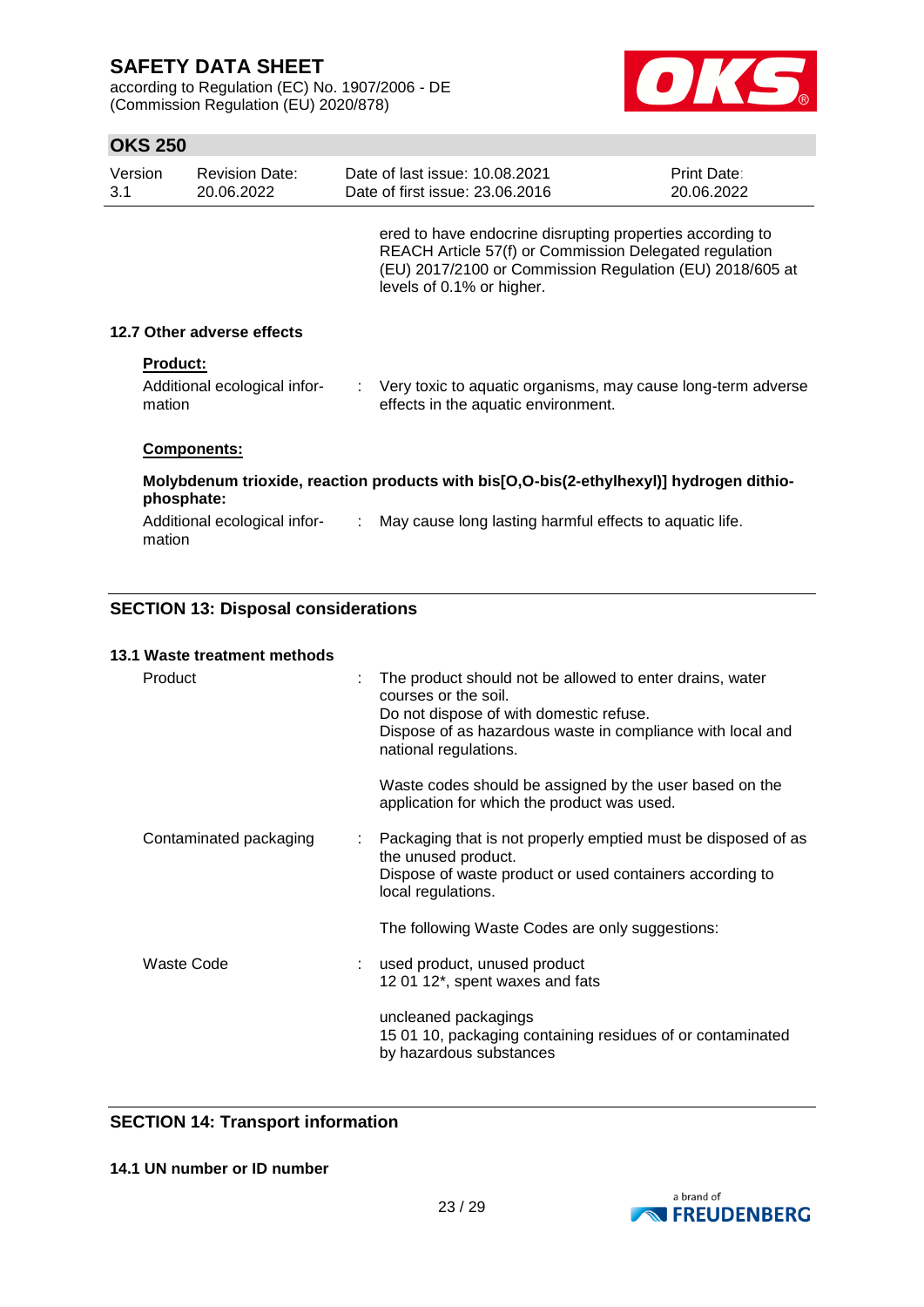according to Regulation (EC) No. 1907/2006 - DE (Commission Regulation (EU) 2020/878)



# **OKS 250**

| Version<br>3.1 |             | <b>Revision Date:</b><br>20.06.2022                               |   | Date of last issue: 10.08.2021<br>Date of first issue: 23.06.2016                 | Print Date:<br>20.06.2022 |
|----------------|-------------|-------------------------------------------------------------------|---|-----------------------------------------------------------------------------------|---------------------------|
|                |             |                                                                   |   |                                                                                   |                           |
|                | <b>ADN</b>  |                                                                   | ÷ | <b>UN 3077</b>                                                                    |                           |
|                | <b>ADR</b>  |                                                                   |   | <b>UN 3077</b>                                                                    |                           |
|                | <b>RID</b>  |                                                                   |   | <b>UN 3077</b>                                                                    |                           |
|                | <b>IMDG</b> |                                                                   |   | <b>UN 3077</b>                                                                    |                           |
|                | <b>IATA</b> |                                                                   | ÷ | <b>UN 3077</b>                                                                    |                           |
|                |             | 14.2 UN proper shipping name                                      |   |                                                                                   |                           |
|                | <b>ADN</b>  |                                                                   |   | ENVIRONMENTALLY HAZARDOUS SUBSTANCE, SOLID,<br>N.O.S.<br>$\left( \right)$         |                           |
|                | <b>ADR</b>  |                                                                   |   | ENVIRONMENTALLY HAZARDOUS SUBSTANCE, SOLID,<br>N.O.S.<br>(fatty amine derivative) |                           |
|                | <b>RID</b>  |                                                                   |   | ENVIRONMENTALLY HAZARDOUS SUBSTANCE, SOLID,<br>N.O.S.<br>$\left( \right)$         |                           |
|                | <b>IMDG</b> |                                                                   |   | ENVIRONMENTALLY HAZARDOUS SUBSTANCE, SOLID,<br>N.O.S.<br>(fatty amine derivative) |                           |
|                | <b>IATA</b> |                                                                   |   | Environmentally hazardous substance, solid, n.o.s.<br>(fatty amine derivative)    |                           |
|                |             | 14.3 Transport hazard class(es)                                   |   |                                                                                   |                           |
|                | <b>ADN</b>  |                                                                   |   | 9                                                                                 |                           |
|                | <b>ADR</b>  |                                                                   |   | 9                                                                                 |                           |
|                | <b>RID</b>  |                                                                   |   | 9                                                                                 |                           |
|                | <b>IMDG</b> |                                                                   |   | 9                                                                                 |                           |
|                | <b>IATA</b> |                                                                   | ÷ | 9                                                                                 |                           |
|                |             | 14.4 Packing group                                                |   |                                                                                   |                           |
|                | <b>ADN</b>  |                                                                   |   |                                                                                   |                           |
|                |             | Packing group                                                     |   | $\mathop{\mathrm{III}}\nolimits$                                                  |                           |
|                |             | <b>Classification Code</b><br><b>Hazard Identification Number</b> |   | M7<br>90                                                                          |                           |
|                | Labels      |                                                                   |   | 9                                                                                 |                           |
|                | <b>ADR</b>  |                                                                   |   |                                                                                   |                           |
|                |             | Packing group                                                     |   | Ш                                                                                 |                           |
|                |             | <b>Classification Code</b><br><b>Hazard Identification Number</b> |   | M7<br>90                                                                          |                           |
|                | Labels      |                                                                   |   | 9                                                                                 |                           |
|                |             | Tunnel restriction code                                           |   | $(\cdot)$                                                                         |                           |
|                | <b>RID</b>  |                                                                   |   |                                                                                   |                           |
|                |             | Packing group                                                     |   | Ш                                                                                 |                           |
|                |             | <b>Classification Code</b>                                        |   | M7                                                                                |                           |

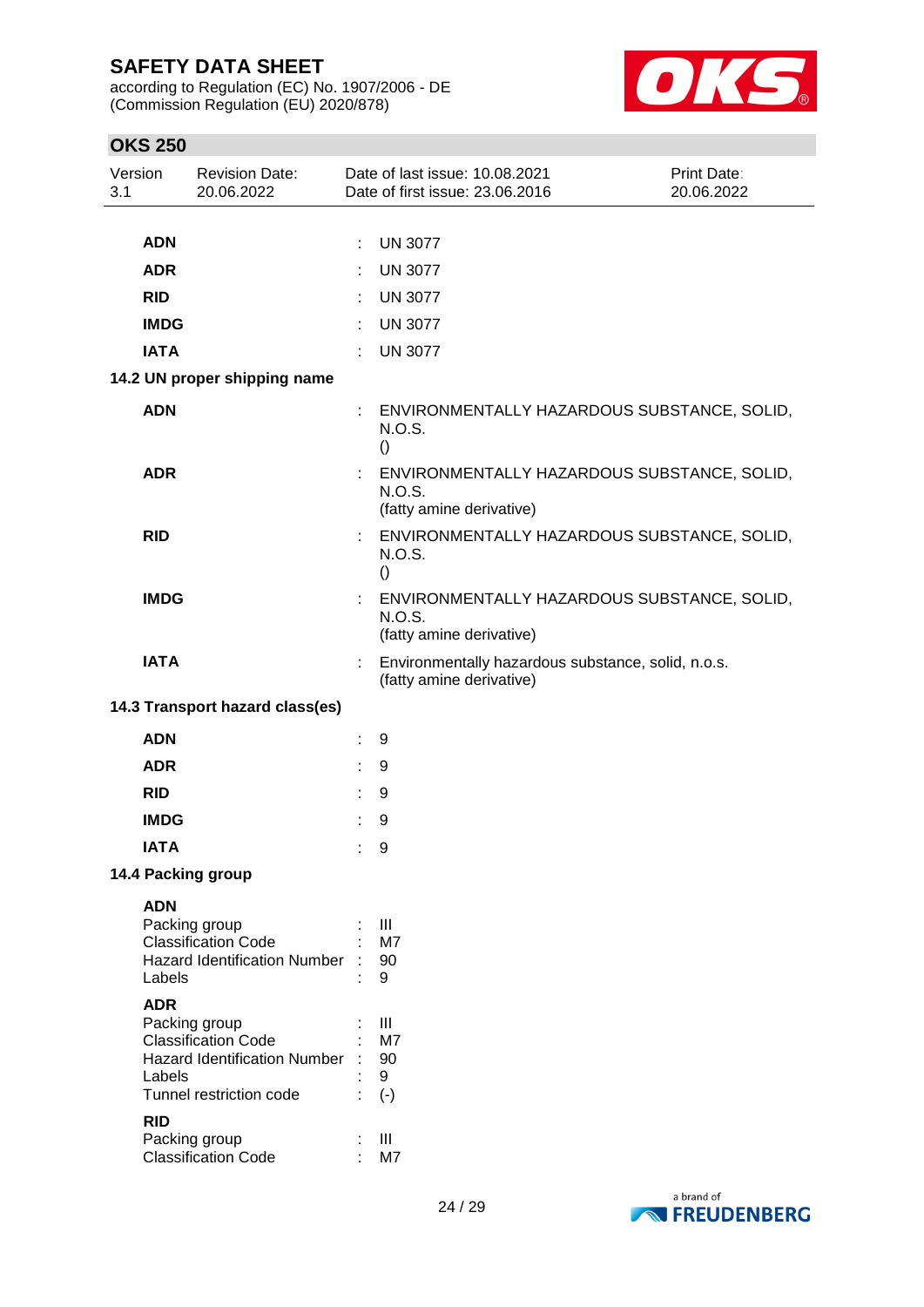according to Regulation (EC) No. 1907/2006 - DE (Commission Regulation (EU) 2020/878)



# **OKS 250**

| Version<br>3.1 |                                   | <b>Revision Date:</b><br>20.06.2022                                                            |   | Date of last issue: 10.08.2021<br>Date of first issue: 23.06.2016 | Print Date:<br>20.06.2022 |  |
|----------------|-----------------------------------|------------------------------------------------------------------------------------------------|---|-------------------------------------------------------------------|---------------------------|--|
|                | Labels                            | <b>Hazard Identification Number</b>                                                            | ÷ | 90<br>9                                                           |                           |  |
|                | <b>IMDG</b><br>Labels<br>EmS Code | Packing group                                                                                  |   | $\mathbf{III}$<br>9<br>F-A, S-F                                   |                           |  |
|                | aircraft)                         | <b>IATA (Cargo)</b><br>Packing instruction (cargo<br>Packing instruction (LQ)<br>Packing group |   | 956<br>Y956<br>Ш                                                  |                           |  |
|                | Labels                            | <b>IATA (Passenger)</b>                                                                        |   | Miscellaneous Dangerous Goods                                     |                           |  |
|                | ger aircraft)<br>Labels           | Packing instruction (passen-<br>Packing instruction (LQ)<br>Packing group                      | ÷ | 956<br>Y956<br>Ш<br>Miscellaneous Dangerous Goods                 |                           |  |
|                |                                   | <b>14.5 Environmental hazards</b>                                                              |   |                                                                   |                           |  |
|                | <b>ADN</b>                        | Environmentally hazardous                                                                      |   | yes                                                               |                           |  |
|                | <b>ADR</b>                        | Environmentally hazardous                                                                      |   | yes                                                               |                           |  |
|                | <b>RID</b>                        | Environmentally hazardous                                                                      |   | yes                                                               |                           |  |
|                | <b>IMDG</b>                       | Marine pollutant                                                                               |   | yes                                                               |                           |  |
|                |                                   | <b>IATA (Passenger)</b><br>Environmentally hazardous                                           |   | yes                                                               |                           |  |
|                |                                   | <b>IATA (Cargo)</b><br>Environmentally hazardous                                               |   | yes                                                               |                           |  |
|                | 14.6 Special precautions for user |                                                                                                |   |                                                                   |                           |  |

The transport classification(s) provided herein are for informational purposes only, and solely based upon the properties of the unpackaged material as it is described within this Safety Data Sheet. Transportation classifications may vary by mode of transportation, package sizes, and variations in regional or country regulations.

#### **14.7 Maritime transport in bulk according to IMO instruments**

Remarks : Not applicable for product as supplied.

### **SECTION 15: Regulatory information**

#### **15.1 Safety, health and environmental regulations/legislation specific for the substance or mixture**

REACH - Restrictions on the manufacture, placing on : Not applicable

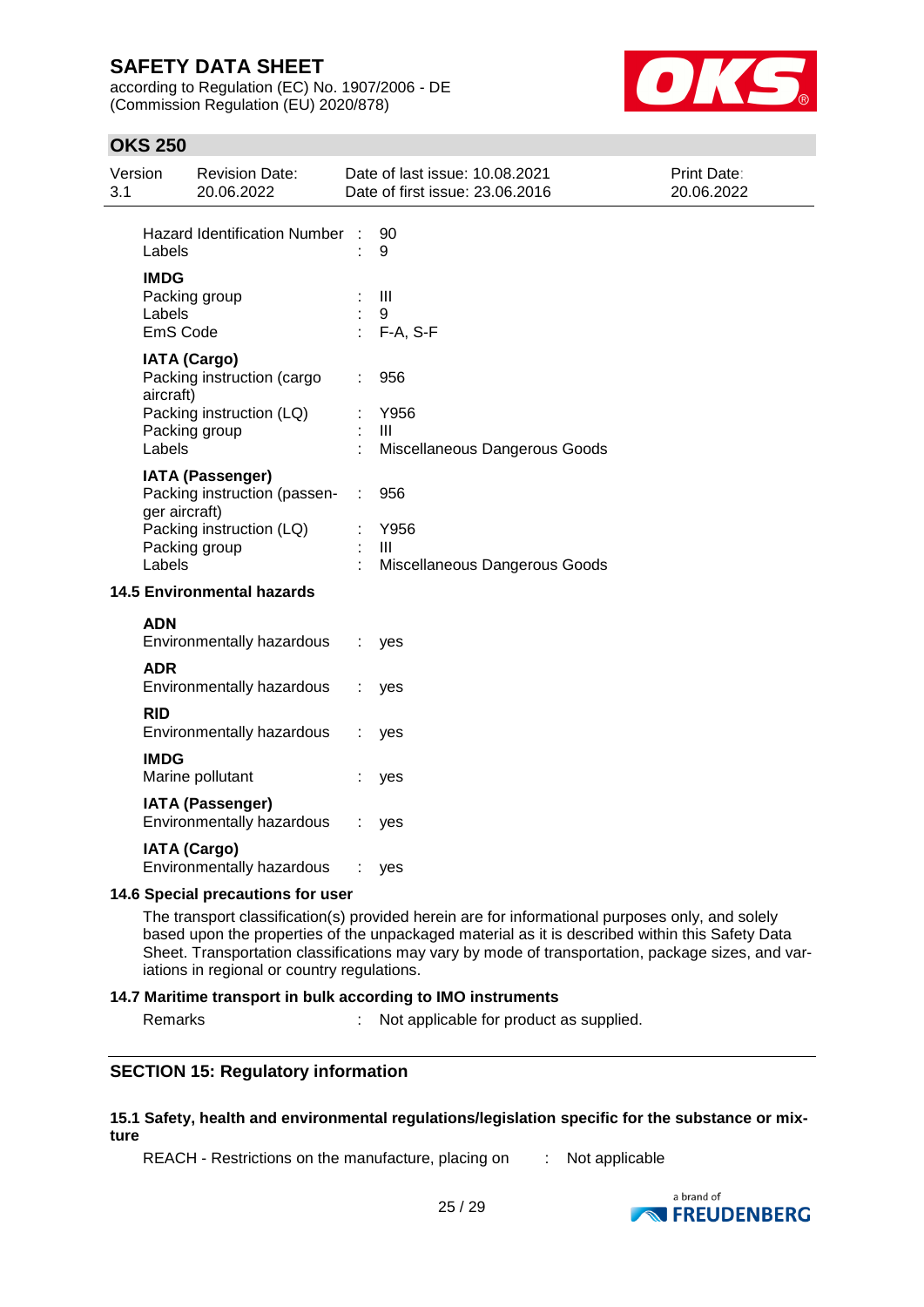according to Regulation (EC) No. 1907/2006 - DE (Commission Regulation (EU) 2020/878)



| <b>OKS 250</b>                                                                                            |                                                                                                                                                                           |                                                                                                                                                                                                        |                                                                                                                        |                |                                                                                                                                |
|-----------------------------------------------------------------------------------------------------------|---------------------------------------------------------------------------------------------------------------------------------------------------------------------------|--------------------------------------------------------------------------------------------------------------------------------------------------------------------------------------------------------|------------------------------------------------------------------------------------------------------------------------|----------------|--------------------------------------------------------------------------------------------------------------------------------|
| Version<br>3.1                                                                                            | <b>Revision Date:</b><br>20.06.2022                                                                                                                                       |                                                                                                                                                                                                        | Date of last issue: 10.08.2021<br>Date of first issue: 23.06.2016                                                      |                | Print Date:<br>20.06.2022                                                                                                      |
|                                                                                                           | the market and use of certain dangerous substances,<br>mixtures and articles (Annex XVII)                                                                                 |                                                                                                                                                                                                        |                                                                                                                        |                |                                                                                                                                |
| REACH - Candidate List of Substances of Very High<br>Concern for Authorisation (Article 59).<br>(EU SVHC) |                                                                                                                                                                           |                                                                                                                                                                                                        |                                                                                                                        | ÷              | This product does not contain sub-<br>stances of very high concern (Regu-<br>lation (EC) No 1907/2006 (REACH),<br>Article 57). |
|                                                                                                           | REACH - List of substances subject to authorisation<br>(Annex XIV)<br>(EU. REACH-Annex XIV)                                                                               |                                                                                                                                                                                                        | t                                                                                                                      | Not applicable |                                                                                                                                |
|                                                                                                           | Regulation (EC) No 1005/2009 on substances that de-<br>plete the ozone layer<br>(EC 1005/2009)                                                                            |                                                                                                                                                                                                        |                                                                                                                        | ÷              | Not applicable                                                                                                                 |
|                                                                                                           | Regulation (EU) 2019/1021 on persistent organic pollu-<br><br>Not applicable<br>tants (recast)<br>(EU POP)                                                                |                                                                                                                                                                                                        |                                                                                                                        |                |                                                                                                                                |
|                                                                                                           | Regulation (EC) No 649/2012 of the European Parlia-<br>Not applicable<br>÷<br>ment and the Council concerning the export and import<br>of dangerous chemicals<br>(EU PIC) |                                                                                                                                                                                                        |                                                                                                                        |                |                                                                                                                                |
| stances.                                                                                                  | Parliament and of the Council on the control of<br>major-accident hazards involving dangerous sub-                                                                        |                                                                                                                                                                                                        | Seveso III: Directive 2012/18/EU of the European : E1                                                                  |                | ENVIRONMENTAL HAZARDS                                                                                                          |
| ny)                                                                                                       | Water hazard class (Germa-                                                                                                                                                | ÷.                                                                                                                                                                                                     | WGK 3 highly hazardous to water<br>Classification according to AwSV, Annex 1 (5.2)                                     |                |                                                                                                                                |
|                                                                                                           | TA Luft List (Germany)                                                                                                                                                    |                                                                                                                                                                                                        | Total dust:<br>others: 52,07 %                                                                                         |                |                                                                                                                                |
|                                                                                                           |                                                                                                                                                                           | Inorganic substances in powdered form:<br>Not applicable<br>Inorganic substances in vapour or gaseous form:<br>Not applicable<br>Organic Substances:<br>portion Class $1: < 0.01$ %<br>others: 43,51 % |                                                                                                                        |                |                                                                                                                                |
|                                                                                                           |                                                                                                                                                                           |                                                                                                                                                                                                        | Carcinogenic substances:<br>Not applicable<br>Mutagenic:<br>Not applicable<br>Toxic to reproduction:<br>Not applicable |                |                                                                                                                                |
|                                                                                                           | Volatile organic compounds                                                                                                                                                | ÷                                                                                                                                                                                                      |                                                                                                                        |                | Directive 2010/75/EU of 24 November 2010 on industrial<br>emissions (integrated pollution prevention and control)              |

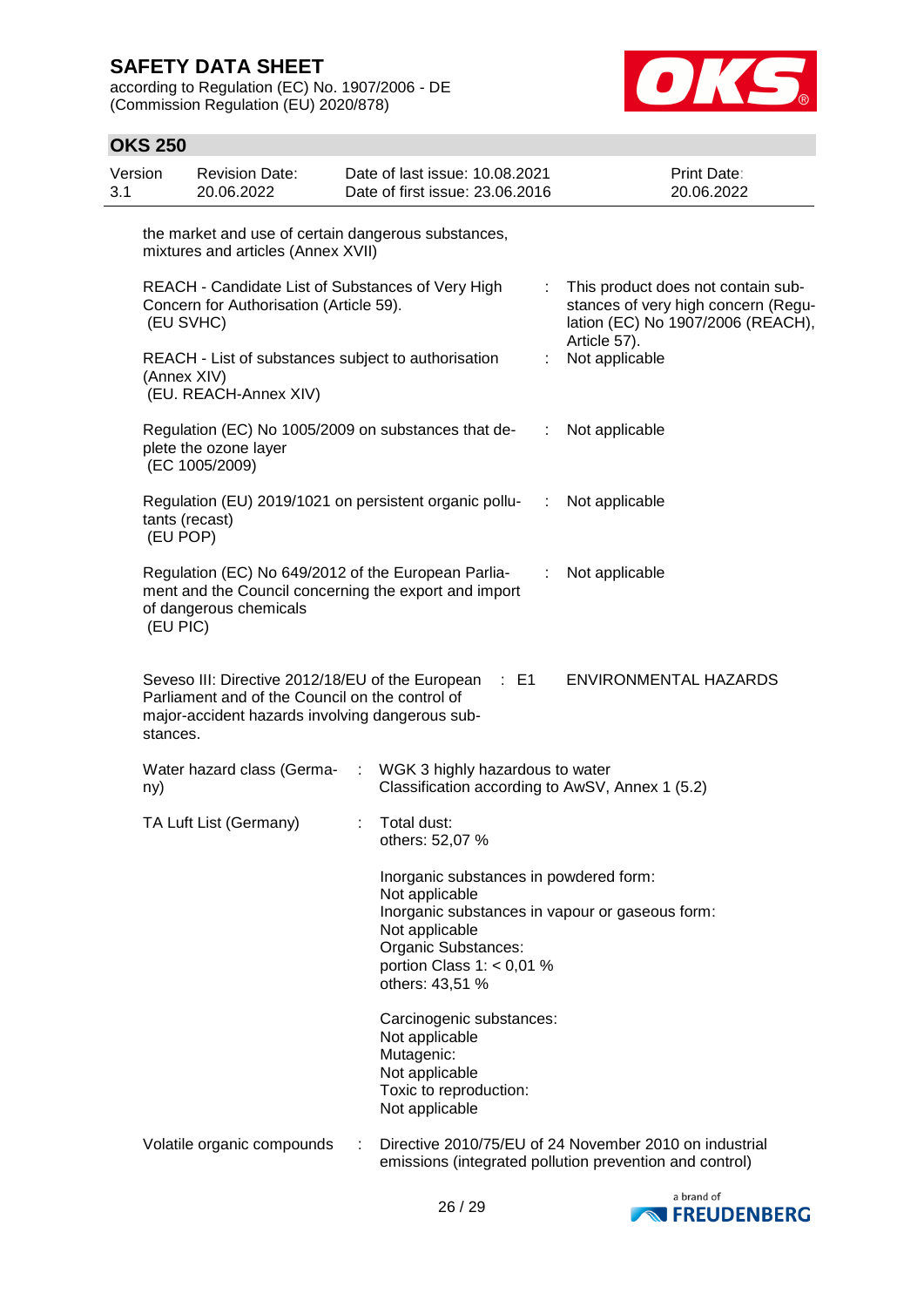according to Regulation (EC) No. 1907/2006 - DE (Commission Regulation (EU) 2020/878)



# **OKS 250**

| Version | <b>Revision Date:</b> | Date of last issue: 10.08.2021  | <b>Print Date:</b> |
|---------|-----------------------|---------------------------------|--------------------|
| -3.1    | 20.06.2022            | Date of first issue: 23,06,2016 | 20.06.2022         |

Volatile organic compounds (VOC) content: < 0,01 %

#### **15.2 Chemical safety assessment**

This information is not available.

### **SECTION 16: Other information**

| <b>Full text of H-Statements</b> |                                                                                                                                                         |
|----------------------------------|---------------------------------------------------------------------------------------------------------------------------------------------------------|
| H <sub>304</sub><br>H315<br>H317 | May be fatal if swallowed and enters airways.<br>Causes skin irritation.                                                                                |
| H318<br>H319                     | May cause an allergic skin reaction.<br>: Causes serious eye damage.<br>: Causes serious eye irritation.                                                |
| H <sub>335</sub><br>H373         | May cause respiratory irritation.<br>May cause damage to organs through prolonged or repeated<br>exposure if swallowed.                                 |
| H400<br>H411<br>H413             | $\therefore$ Very toxic to aquatic life.<br>Toxic to aquatic life with long lasting effects.<br>May cause long lasting harmful effects to aquatic life. |

#### **Full text of other abbreviations**

| Note L             | : The harmonised classification as a carcinogen applies unless<br>it can be shown that the substance contains less than 3 % of<br>dimethyl sulphoxide extract as measured by IP 346 ("Determi-<br>nation of polycyclic aromatics in unused lubricating base oils<br>and asphaltene free petroleum fractions - Dimethyl sulphoxide<br>extraction refractive index method"Institute of Petroleum, Lon-<br>don), in which case a classification in accordance with Title II<br>of this Regulation shall be performed also for that hazard<br>class. |
|--------------------|--------------------------------------------------------------------------------------------------------------------------------------------------------------------------------------------------------------------------------------------------------------------------------------------------------------------------------------------------------------------------------------------------------------------------------------------------------------------------------------------------------------------------------------------------|
| 2017/164/EU        | Europe. Commission Directive 2017/164/EU establishing a<br>fourth list of indicative occupational exposure limit values                                                                                                                                                                                                                                                                                                                                                                                                                          |
| DE TRGS 900        | Germany. TRGS 900 - Occupational exposure limit values.                                                                                                                                                                                                                                                                                                                                                                                                                                                                                          |
| 2017/164/EU / STEL | Short term exposure limit                                                                                                                                                                                                                                                                                                                                                                                                                                                                                                                        |
| 2017/164/EU / TWA  | Limit Value - eight hours                                                                                                                                                                                                                                                                                                                                                                                                                                                                                                                        |
| DE TRGS 900 / AGW  | <b>Time Weighted Average</b>                                                                                                                                                                                                                                                                                                                                                                                                                                                                                                                     |

ADN - European Agreement concerning the International Carriage of Dangerous Goods by Inland Waterways; ADR - Agreement concerning the International Carriage of Dangerous Goods by Road; AIIC - Australian Inventory of Industrial Chemicals; ASTM - American Society for the Testing of Materials; bw - Body weight; CLP - Classification Labelling Packaging Regulation; Regulation (EC) No 1272/2008; CMR - Carcinogen, Mutagen or Reproductive Toxicant; DIN - Standard of the German Institute for Standardisation; DSL - Domestic Substances List (Canada); ECHA - European Chemicals Agency; EC-Number - European Community number; ECx - Concentration

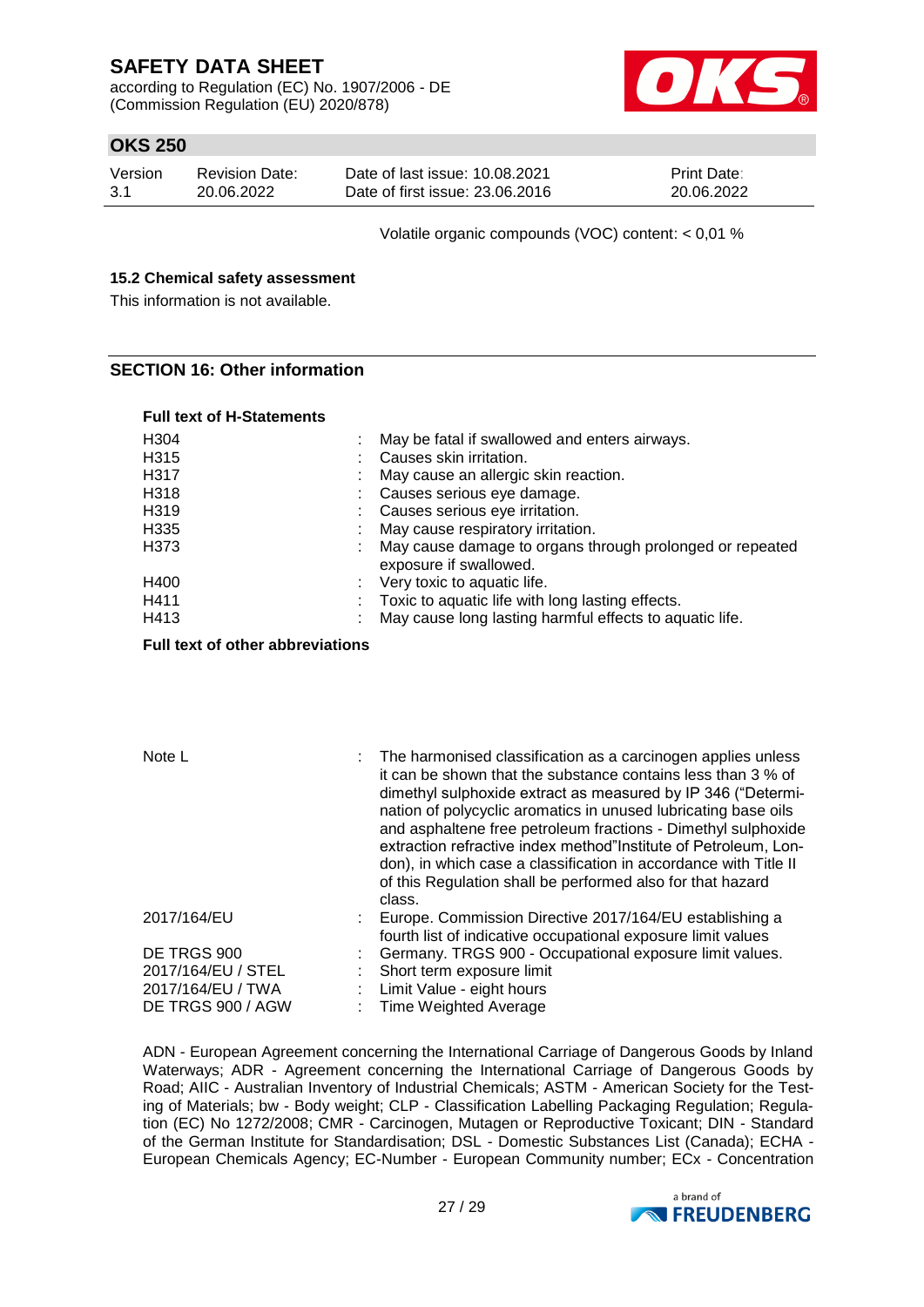according to Regulation (EC) No. 1907/2006 - DE (Commission Regulation (EU) 2020/878)



# **OKS 250**

| Version | Revision Date: | Date of last issue: 10.08.2021  | <b>Print Date:</b> |
|---------|----------------|---------------------------------|--------------------|
| 3.1     | 20.06.2022     | Date of first issue: 23,06,2016 | 20.06.2022         |

associated with x% response; ELx - Loading rate associated with x% response; EmS - Emergency Schedule; ENCS - Existing and New Chemical Substances (Japan); ErCx - Concentration associated with x% growth rate response; GHS - Globally Harmonized System; GLP - Good Laboratory Practice; IARC - International Agency for Research on Cancer; IATA - International Air Transport Association; IBC - International Code for the Construction and Equipment of Ships carrying Dangerous Chemicals in Bulk; IC50 - Half maximal inhibitory concentration; ICAO - International Civil Aviation Organization; IECSC - Inventory of Existing Chemical Substances in China; IMDG - International Maritime Dangerous Goods; IMO - International Maritime Organization; ISHL - Industrial Safety and Health Law (Japan); ISO - International Organisation for Standardization; KECI - Korea Existing Chemicals Inventory; LC50 - Lethal Concentration to 50 % of a test population; LD50 - Lethal Dose to 50% of a test population (Median Lethal Dose); MARPOL - International Convention for the Prevention of Pollution from Ships; n.o.s. - Not Otherwise Specified; NO(A)EC - No Observed (Adverse) Effect Concentration; NO(A)EL - No Observed (Adverse) Effect Level; NOELR - No Observable Effect Loading Rate; NZIoC - New Zealand Inventory of Chemicals; OECD - Organization for Economic Co-operation and Development; OPPTS - Office of Chemical Safety and Pollution Prevention; PBT - Persistent, Bioaccumulative and Toxic substance; PICCS - Philippines Inventory of Chemicals and Chemical Substances; (Q)SAR - (Quantitative) Structure Activity Relationship; REACH - Regulation (EC) No 1907/2006 of the European Parliament and of the Council concerning the Registration, Evaluation, Authorisation and Restriction of Chemicals; RID - Regulations concerning the International Carriage of Dangerous Goods by Rail; SADT - Self-Accelerating Decomposition Temperature; SDS - Safety Data Sheet; SVHC - Substance of Very High Concern; TCSI - Taiwan Chemical Substance Inventory; TECI - Thailand Existing Chemicals Inventory; TRGS - Technical Rule for Hazardous Substances; TSCA - Toxic Substances Control Act (United States); UN - United Nations; vPvB - Very Persistent and Very Bioaccumulative

### **Further information**

| <b>Classification of the mixture:</b> |                  | <b>Classification procedure:</b> |  |
|---------------------------------------|------------------|----------------------------------|--|
| Skin Irrit. 2                         | H <sub>315</sub> | Calculation method               |  |
| Eye Dam. 1                            | H318             | Calculation method               |  |
| Aquatic Acute 1                       | H400             | Calculation method               |  |
| Aquatic Chronic 3                     | H412             | Calculation method               |  |
|                                       |                  |                                  |  |

This safety data sheet applies only to products as originally packed and labelled. The information contained therein may not be reproduced or modified without our express written permission. Any forwarding of this document is only permitted to the extent required by law. Any further, in particular public, dissemination of the safety data sheet (e.g. as a document for download from the Internet) is not permitted without our express written consent. We provide our customers with amended safety data sheets as prescribed by law. The customer is responsible for passing on safety data sheets and any amendments contained therein to its own customers, employees and other users of the product. We provide no guarantee that safety data sheets received by users from third parties are up-to-date. All information and instructions in this safety data sheet have been compiled to the best of our knowledge and are based on the information available to us on the day of publication. The information provided is intended to describe the product in relation to the required safety measures; it is neither an assurance of characteristics nor a guarantee of the product's suitability for particular applications and does not justify any contractual legal relationship. The existence of a safety data sheet for a particular jurisdiction does not necessarily mean that import or use within that jurisdiction is legally permitted. If you have any questions, please contact your responsible sales contact or authorized trading partner.